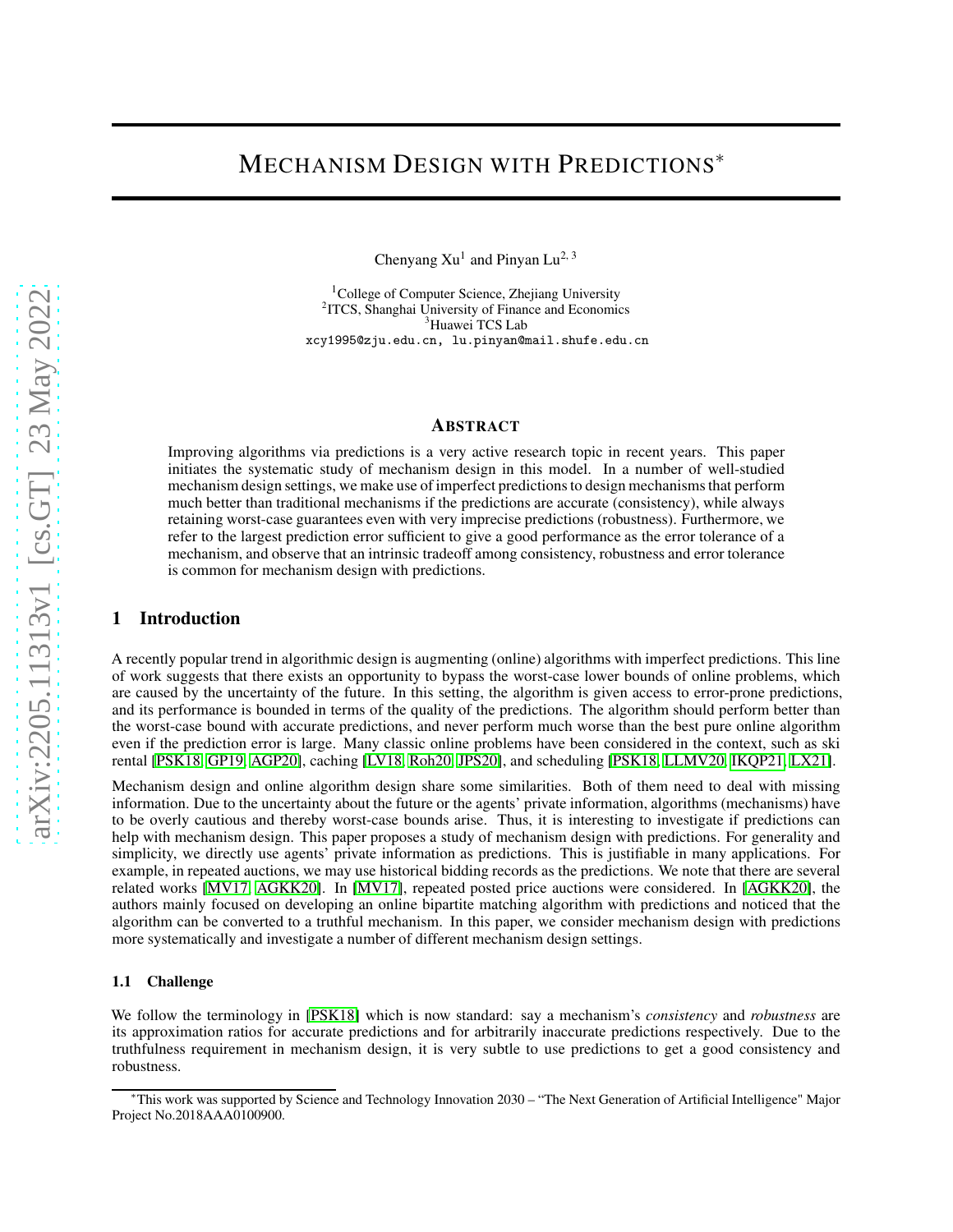A mechanism consists of two algorithms: the allocation algorithm and the payment algorithm. Due to truthfulness, the allocation algorithm needs to satisfy a certain monotone property, which is a global property of the algorithm. It is usually infeasible to change the allocation for certain inputs based on the predictions without changing the allocation for other inputs. For example, a widely-used approach to ensure robustness in online algorithm design is switching to pure online algorithms when the predictions are found to be unreliable. However, in mechanism design, switching to traditional mechanisms when the prediction error is large may hurt truthfulness. The agent who benefits more from the traditional mechanism may misreport the private information such that the prediction error looks large.

Thus, we need to design the allocation algorithm with predictions as a whole mapping to satisfy the monotone property. This gives a big challenge to maintain a good consistency and robustness. In other words, it is much less flexible to design a truthful mechanism than an (online) algorithm.

# 1.2 Our Contributions

We study four very different and well-studied mechanism design problems and observe that predictions are indeed helpful.

Revenue-Maximizing Single-Item Auction. Maximizing the revenue is one of the most fundamental problem in auction design. There is a rich literature (e.g. [Mye81, GHW01, ADMW13]). We consider the revenue-maximizing single-item auction and compare the revenue to the highest bid, the most ambitious benchmark. It is well-known that there is no good mechanism in worst-case mechanism design with respect to this goal. If we assume that all bids belong to [1, h], no deterministic truthful mechanism has an approximation ratio better than h ( [GHW01]).

With perfect predictions, it is trivial to achieve 1-approximation since we can simply run anonymous pricing scheme and set the price as the highest predicted value. However, this mechanism is very fragile. The approximation ratio drops to infinity even if there is only a tiny error in the predictions. This is of course highly undesirable. To address the issue, we propose a notion of *error tolerance* to measure how much prediction error the mechanism can tolerate to get a reasonable good approximation. Let  $\eta \ge 1$  be the relative prediction error, where  $\eta = 1$  means that there is no error. We give a deterministic truthful mechanism with  $\gamma$ -consistent and h-robust, where the robustness ratio matches the worst-case bound of h in the traditional setting and the consistency ratio  $\gamma \geq 1$  is a parameter we can choose. The approximation ratio smoothly increases as a function of  $\gamma\eta$  when  $\eta \leq \gamma$ , and then has a big drop after  $\eta > \gamma$ . Therefore, there is a tradeoff between the consistency and the error tolerance. Moreover, we prove that such a tradeoff is necessary and in some sense optimal for all deterministic truthful mechanisms. Our mechanism is simple and practical. It is the second price auction with individual reserve prices, where these reserves are set based on the predictions.

Frugal Path Auction. Path auction is a reverse auction, where the auctioneer needs to buy a path and pays the edges in the path. The goal here is to minimize the total payment and the benchmark is the second cheapest path. This is a classic problem in frugal mechanism design. The problem was coined by [AT02]. They showed that the VCG mechanism obtains an approximation ratio of  $\Theta(n)$ , where n is the number of agents, and the ratio is the best possible [ESS04]. We obtain a deterministic truthful mechanism with 2 $\gamma$ -consistent and  $(n^2/\gamma)$ -robust. In terms of error tolerance, the approximation ratio smoothly increases as a function of  $\gamma(1 + \eta)$  as long as  $\eta \leq \gamma$ . Here we observe a three way tradeoff among consistency, robustness and error tolerance. The mechanism is the generalized VCG mechanism (a.k.a affine maximizer), where the weights for different agents are set based on the predictions.

Besides the VCG mechanism, [KKT05] proposed  $\sqrt{\ }$ -mechanism for frugal path auction. The approximation ratio of  $\sqrt{\ }$ -mechanism is still  $\Theta(n)$ , but it can outperform the VCG mechanism in some graphs. Later, this technique was generalized to more problems in frugal mechanism design [CEGP10]. We can also apply our technique to  $\sqrt{\ }$ mechanism to get a similar improvement when predictions are given.

Truthful Job Scheduling. Truthful mechanism for scheduling unrelated machines is the center problem of the very first algorithmic game theory paper [NR01], whose goal is to minimize the makespan. This problem is very different from the previous two settings in two aspects: it is a multidimensional mechanism design problem and the objective is not related to the payment. In [NR01], the authors showed that the VCG mechanism gives an approximation ratio of m, where m is the number of machines, and proved a lower bound of 2 for any deterministic truthful mechanism. They conjectured that no deterministic truthful mechanism has an approximation ratio better than  $m$ . Many papers worked on closing the gap [CKV07, KV07, ADL09, GHP20, DS20, CKK20]. The closest result so far proves a lower bound of  $\Omega(\sqrt{m})$  [CKK20].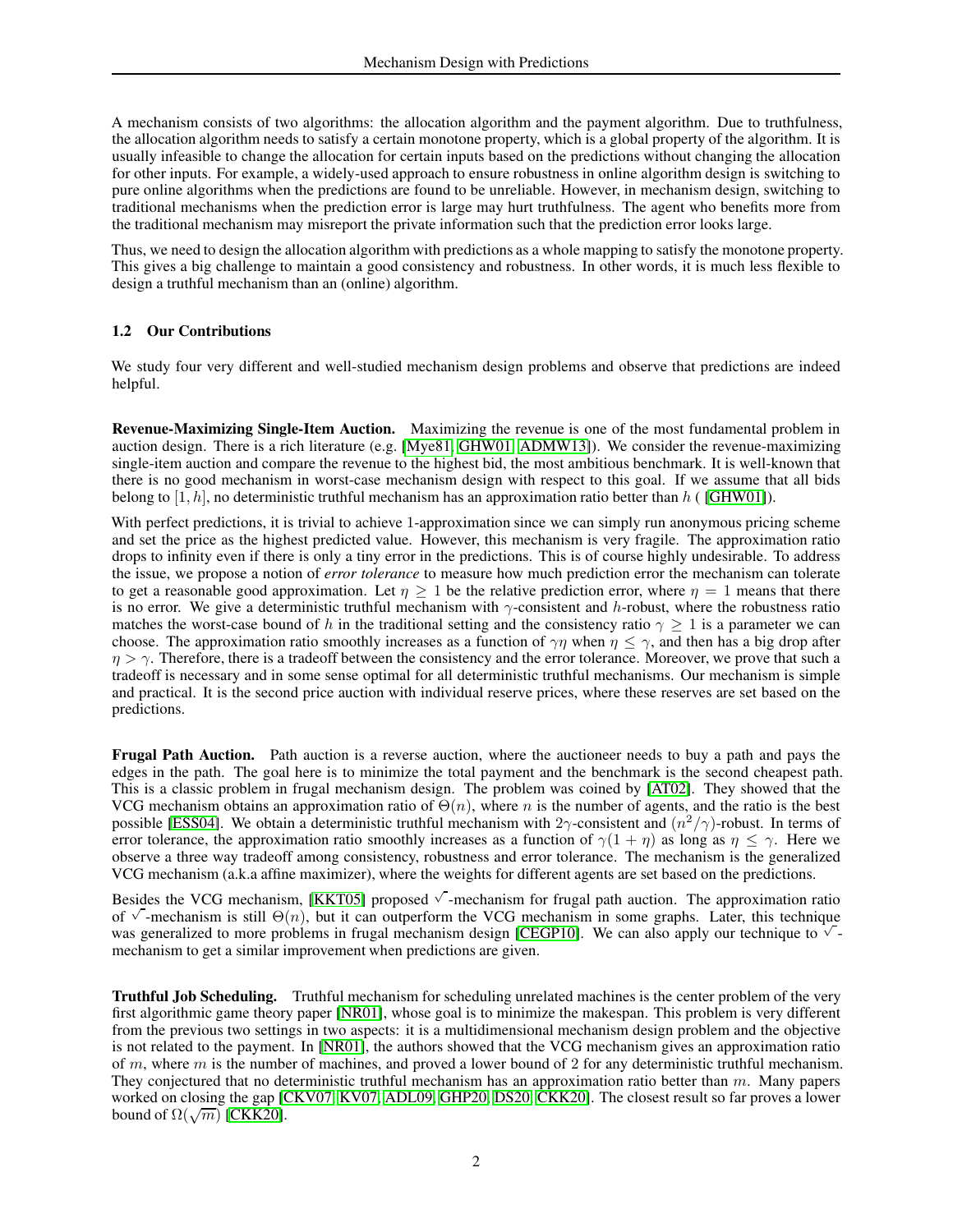For this problem, we give a deterministic truthful mechanism with approximation ratio of  $O(\min\{\gamma\eta^2, \frac{m^3}{\gamma^2}\})$ , where again  $\gamma$  is the consistency parameter we can choose and  $\eta$  is the prediction error. Here, we compute an (approximate) optimal allocation based on the predicted information and use that allocation as a guide for the mechanism.

Two-Facility Game on a Line. Finally, we consider a mechanism without money: two-facility game on a line. This setting was coined by [PT09], where the authors gave an upper bound of  $n - 2$  and a lower bound of 1.5 for deterministic truthful mechanisms. The lower bound was later improved to 2 [LWZ09] and  $(n - 1)/2$  [LSWZ10]. Finally, [FT14] showed a tight lower bound of  $n - 2$ .

Since the space of truthful mechanism without money is more restricted, it is even more difficult to make use of predictions here. We get a deterministic truthful mechanism with  $(1 + n/2)$ -consistent and  $(2n - 1)$ -robust, whose consistency ratio is slightly better than the best known mechanism. Whether there is a mechanism with  $o(n)$ -consistent and a bounded robustness is a very interesting open question.

# 2 Preliminaries

This section introduces the terminology necessary to understand the paper. An expert can skip it directly. We take the single-item sealed-bid auction for an example. In the auction, there is a seller that has a single good and several bidders who are interested in buying the good. Each bidder i has a private value  $v_i$  representing the maximum willingness-topay for the item. Each bidder  $i$  privately tells the auctioneer a bid  $b_i$ , while the auctioneer decides who is the winner (i.e. *the allocation rule*) and how much he needs to pay (i.e. *the payment rule*). Note that the bidder could misreport his maximum willingness-to-pay, namely, it is possible that  $b_i \neq v_i$ . Say the bidder who sets  $b_i = v_i$  is a truthtelling bidder.

The utility of a bidder is defined as follows. If he is the winner, the utility is  $v_i - p_i$ , where  $p_i$  is the price he needs to pay. Otherwise, the utility is 0.

**Definition 1.** *([RI17])* A mechanism is truthful *if for any bidder i*, setting  $b_i = v_i$  *always maximizes his utility regardless of other bidders' bids, and the utility of any truthtelling bidder is non-negative.*

Now we state a widely-used theorem proposed by [Mye81], which helps to design a truthful mechanism or prove the truthfulness of a mechanism for single-parameter environments (e.g. single-item auctions).

Definition 2. (Monotonicity) An allocation rule is monotone if the winner still wins when he increases the bid unilat*erally.*

<span id="page-2-1"></span>Theorem 1. *(Myerson's Lemma [Mye81]) For a single-parameter environment, the mechanism is truthful only if its allocation rule is monotone, while for any monotone allocation rule, there exists an unique payment rule which makes the mechanism truthful. Moreover, such a payment rule can be given by an explicit formula.*

For single-item auctions, the unique payment is the winner's threshold bid.

Definition 3. *(Threshold Bid) Given a single-item auction mechanism and the bid of each bidder, the threshold bid of a bidder is the minimum bid that he could make and win the auction when all other bidders fix their bids.*

# 3 Revenue-Maximizing Single-Item Auction

In this section, we consider revenue-maximizing single-item auction. There is one item and  $n > 1$  bidders. Each bidder *i* has a private value  $v_i^* \in [1, h]$  and reports a bid  $b_i \in [1, h]$ . Use a *n*-dimensional vector X to denote the allocation of the item, where each entry  $x_i$  is either 1 or 0 and it equals 1 only if bidder i wins. Each bidder i has an utility  $u_i = x_i \cdot v_i^* - p_i$ , where  $p_i$  is the payment. The auctioneer aims to design a truthful mechanism that maximizes the selling price, and the benchmark is the highest private value. In mechanism design with predictions, we are given access to the predictions of bidders' private values, denoted by  $\hat{V} = \{\hat{v}_i\}_{i \in [n]}$ . The predictions are erroneous and we define a natural prediction error  $\eta := \max_{i \in [n]} \{ \frac{v_i^*}{\hat{v}_i}, \frac{\hat{v}_i}{v_i^*} \}.$ 

<span id="page-2-0"></span>**Theorem 2.** *There exists a deterministic truthful mechanism parameterized by*  $\gamma \geq 1$  *with approximation ratio at most*  $\min\{f(\eta), h\}$  *where* 

$$
f(\eta):=\begin{cases} \gamma\eta & \eta\leq\gamma\\ \max\{\gamma^2\eta^2,\frac{h\eta}{\gamma^2}\} & \eta>\gamma. \end{cases}
$$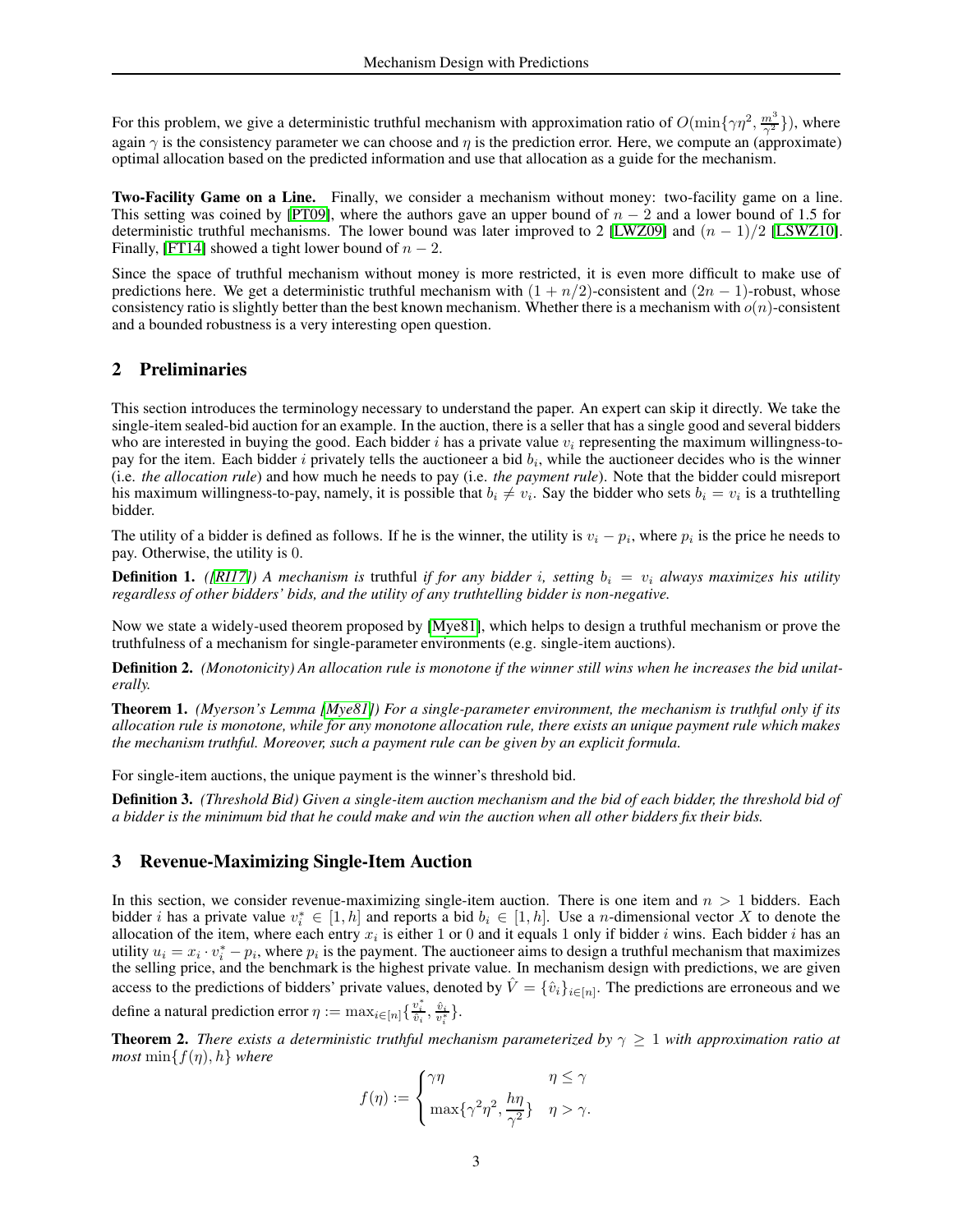### <span id="page-3-0"></span>Algorithm 1 Single-Item Auction with Predictions

**Input:** The predicted private values  $\hat{V} = \{\hat{v}_i\}_{i \in [n]}$ , the bids  $B = \{b_i\}_{i \in [n]}$  and a parameter  $\gamma \ge 1$ . Output: The winner and the payment.

- 1: Reindex the bidders in the decreasing order of their predicted values.
- 2: Assign a bar  $br(i)$  to each bidder i. Initially,  $br(i) \leftarrow 1 \ \forall i \in [n]$ .
- 3: if  $\forall i \in [n], \hat{v}_i \geq \hat{v}_1/\gamma^2$  then
- 4: Update the bar of bidder 1:  $br(1) \leftarrow \max{\{\hat{v}_1/\gamma, 1\}}$ .
- 5: else
- 6: Update the bar of bidder 1:  $br(1) \leftarrow \max{\{\hat{v}_1/\gamma, 1\}}$ .<br>7: For each bidder *i* with  $\hat{v}_i > \hat{v}_1/\gamma^2$ , update the bar: *bi*
- 7: For each bidder i with  $\hat{v}_i \ge \hat{v}_1/\gamma^2$ , update the bar:  $br(i) \leftarrow \max{\{\hat{v}_1/\gamma^2, 1\}}$ .
- 8: end if
- 9: Define a bidder set  $S := \{i \in [n]| b_i \ge br(i) \}.$
- 10: **return** the bidder  $j \in S$  with the highest bid and the threshold bid  $\theta(j)$ .

From Theorem [2,](#page-2-0) the claimed mechanism has a robustness ratio h, which is the best possible in the traditional setting. The consistency ratio of the mechanism is determined by a parameter  $\gamma$ . Notice that the function  $f(\eta)$  is piecewise and has a "jump" when  $\eta = \gamma$ . We refer to the length of the first piece in  $f(\eta)$  as the error tolerance. Later in this section, we will prove that this jump point is unavoidable for any deterministic truthful mechanism. In order to communicate our main ideas more clearly, this section simplifies the algorithm and the analysis by assuming that the number of bidders is at least 3. In [Appendix A,](#page-16-0) we show that removing this assumption still gets the claimed approximation ratio.

# 3.1 Mechanism

We start by giving some intuitions. For simplicity of notation, reindex the bidders in the decreasing order of their predicted values. So now bidder 1 has the largest predicted value  $\hat{v}_1$ . Notice that if the predictions are error-free, letting bidder 1 win and charging him  $\hat{v}_1$  gives the optimal solution. Inspired by this, a natural idea is the following. If the reported bid  $b_1$  is no less than the predicted value  $\hat{v}_1$ , let bidder 1 win. Otherwise, ignore bidder 1 and let the remaining bidder with the highest bid win.

Clearly, this allocation rule is monotone. Then due to [Theorem 1,](#page-2-1) we can ensure the truthfulness by charging the winner the threshold bid. More precisely, if bidder 1 wins, the payment is  $\hat{v}_1$ , while if bidder  $i \neq 1$ ) wins, the payment is the second highest remaining bid. The mechanism has a consistency ratio of 1, meaning that it gets the optimal value  $\hat{v}_1$  when  $\eta = 1$ . However, the approximation ratio will increase to h immediately even if  $\eta$  is only slightly larger than 1. Thus, although the robustness ratio of the mechanism is h which is the best possible in the traditional setting, we cannot refer to it as an ideal mechanism due to the tiny error tolerance.

One way to get a mechanism with a larger error tolerance is setting a lower bar for bidder 1. For example, let bidder 1 win if  $b_1$  is at least  $\hat{v}_1/\gamma$ , where  $\gamma$  is a parameter  $\geq 1$ . The mechanism will have a comparable performance when  $\eta \leq \gamma$ , because bidder 1 will always win and the threshold bid is at least  $\hat{v}_1/\gamma$ . We build on this idea to give our mechanism. Moreover, we refine the way we handle other bidders such that the approximation ratio will not increase to h immediately once the prediction error becomes larger than  $\gamma$ . The mechanism is described in [Algorithm 1.](#page-3-0)

# 3.2 Analysis

Observing that in [Algorithm 1,](#page-3-0) increasing any bidder's bid will only improve the chance that he wins, the allocation rule is monotone. Hence, we have the following lemma.

Lemma 4. *[Algorithm 1](#page-3-0) is a truthful mechanism.*

Now we focus on the approximation ratio analysis. We first give a simple proof of the robustness ratio  $h$ , and then show that the approximation ratio is at most  $f(\eta)$ .

<span id="page-3-2"></span>Lemma 5. *[Algorithm 1](#page-3-0) has an approximation ratio at most* h*.*

*Proof.* The upshot is that for any bidder i,  $\theta(i) \geq br(i)$ , because if  $b_i < br(i)$ , bidder i will not be included in S and lose the auction. Since  $br(i) \ge 1$  for any bidder i, the winner's payment is at least 1. Note that h is the upper bound of all bids. We have the optimal selling price OPT  $\le h$ , implying that the approximation ratio is at of all bids. We have the optimal selling price  $\text{OPT} \leq h$ , implying that the approximation ratio is at most h.

<span id="page-3-1"></span>We distinguish two cases to analyze the other bound: (1)  $\eta \le \gamma$  and (2)  $\eta > \gamma$ . The main difference of the two cases is whether we can ensure that bidder  $1$  is in  $S$  or not.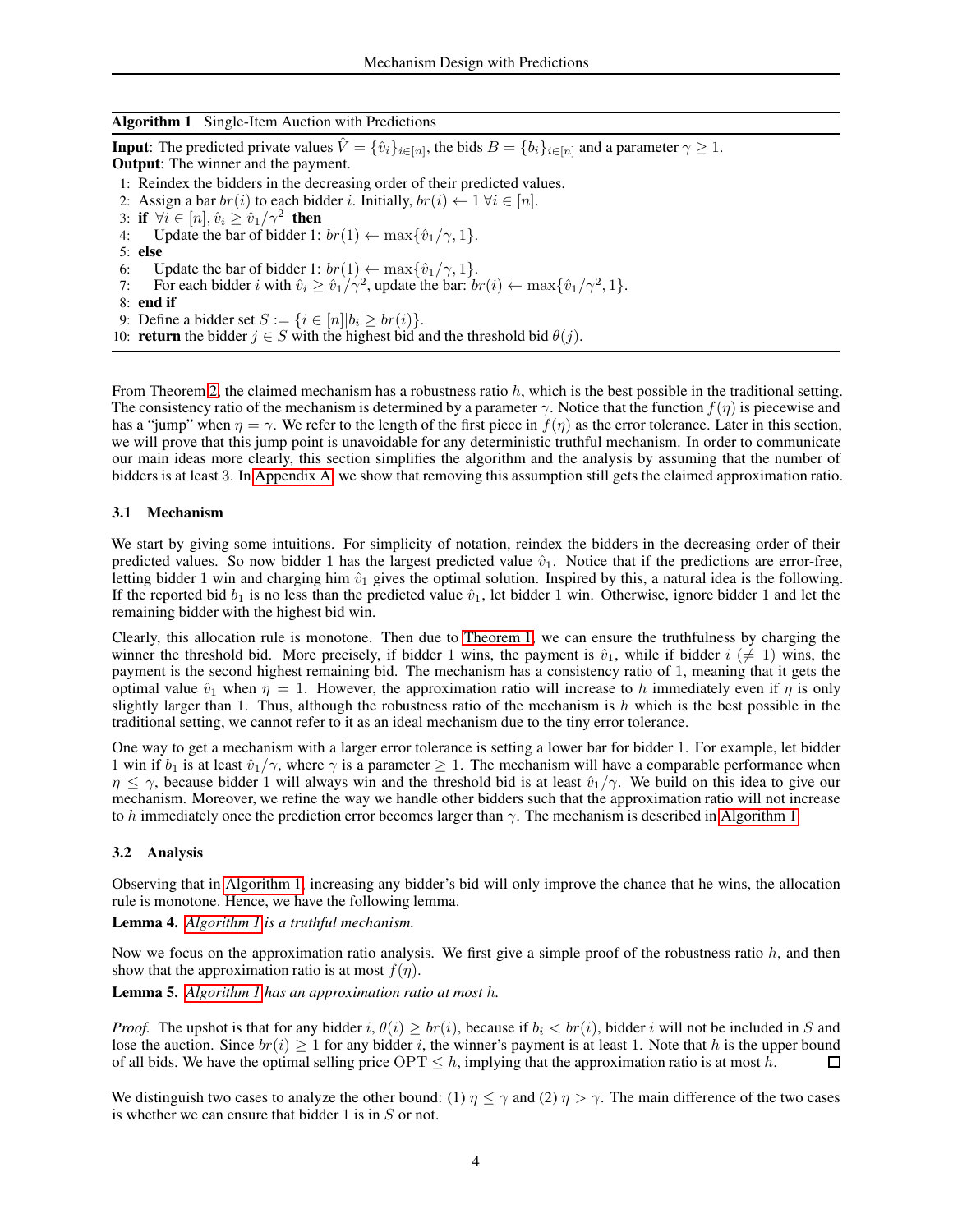**Lemma 6.** *The approximation ratio of [Algorithm 1](#page-3-0) is at most*  $\gamma \eta$  *if*  $\eta \leq \gamma$ .

*Proof.* In this case, we can claim that bidder 1 is always in S, i.e.,  $b_1 \ge br(1)$ . If  $br(1) = 1$ ,  $b_1$  is always at least  $br(1)$ . Otherwise,  $br(1) = \hat{v}_1/\gamma$ . Since  $v_1^* \ge \hat{v}_1/\eta$  and  $\eta \le \gamma$ , we still have  $b_1 \ge br(1)$ .

Suppose that the winner is bidder j and the optimal payment is the private value  $v_k^*$  of bidder k. If  $j = 1$ , the payment is  $\theta(1) \ge br(1)$ . Otherwise, the threshold bid of bidder j is at least  $b_1 \ge br(1)$ . Observing that regardless of which case, the payment is at least  $br(1)$ , we can bound the payment PAY as follows:

$$
\text{PAY} \ge br(1) \ge \frac{\hat{v}_1}{\gamma} \ge \frac{\hat{v}_k}{\gamma} \ge \frac{v_k^*}{\gamma \eta} = \frac{\text{OPT}}{\gamma \eta},
$$

completing the proof.

**Lemma 7.** *The approximation ratio of [Algorithm 1](#page-3-0) is at most*  $\max\{\gamma^2\eta^2, \frac{h\eta}{\gamma^2}\}$  *if*  $\eta > \gamma$ .

*Proof.* In this case, we cannot ensure that  $b_1 \geq br(1)$ . Notice that if bidder 1 is still included in S, following the same analysis in [Lemma 6](#page-3-1) gives the ratio  $\gamma\eta$ . So we only need to focus on the case that  $b_1 < br(1)$ . We further distinguish two subcases: (1)  $\forall i \in [n], \hat{v}_i \ge \hat{v}_1/\gamma^2$ , and (2)  $\exists i \in [n], \hat{v}_i < \hat{v}_1/\gamma^2$ . Basically, the two terms in the target approximation ratio come from these two subcases respectively.

For the first subcase, a nice property is that for any two bidders  $x, y \in [n]$ ,

$$
\frac{\hat{v}_x}{\hat{v}_y} \ge \frac{\hat{v}_x}{\hat{v}_1} \ge \frac{1}{\gamma^2}.
$$

Thus, we obtain the relationship between their real private values:

$$
\frac{v_x^*}{v_y^*} \ge \frac{1}{\eta^2} \frac{\hat{v}_x}{\hat{v}_y} \ge \frac{1}{\gamma^2 \eta^2}.
$$

Since the optimal value is one of the bidder's private values, for any bidder  $x \in [n]$ ,

$$
v_x^* \ge \frac{\text{OPT}}{\gamma^2 \eta^2}.
$$

Due to the assumption that  $n \geq 3$ , we have  $|S| \geq 2$ , implying that the threshold bid of the winner j is at least some other bidder's bid. Thus,

$$
PAY = \theta(j) \ge \frac{OPT}{\gamma^2 \eta^2}.
$$

For the second subcase, the payment might drop to 1. But here, we can show that once the payment is 1, the optimal payment will be at most  $h\eta/\gamma^2$ . We partition all bidders other than bidder 1 into two groups:  $A := \{i > 1 | \hat{v}_i \ge \hat{v}_1/\gamma^2\}$ and  $B := \{i > 1 | \hat{v}_i < \hat{v}_1 / \gamma^2\}$ . If  $\bar{A} \cap S \neq \emptyset$ , regardless of which group the winner is in, the threshold bid is at least  $\hat{v}_1/\gamma^2$ . Namely,  $\text{PAY} \geq \hat{v}_1/\gamma^2$ . Supposing that  $\text{OPT} = v_k^*$ , we have

$$
PAY \ge \frac{\hat{v}_1}{\gamma^2} \ge \frac{\hat{v}_k}{\gamma^2} \ge \frac{OPT}{\gamma^2 \eta}.
$$

Finally, when  $A \cap S = \emptyset$ , we prove the claimed ratio by showing that  $\text{OPT} \le h\eta/\gamma^2$ . Since  $A \cap S = \emptyset$ , any bidder in A has a bid below the bar  $\hat{v}_1/\gamma^2$ . Namely,  $v_i^* < \hat{v}_1/\gamma^2 \,\forall i \in A$ . Recalling that we only need to consider the case that  $b_1 < br(1)$ , for any bidder  $i \in A \cup \{1\}$ ,  $v_i^* < \hat{v}_1/\gamma$ .

Suppose that  $\text{OPT} = v_k^*$ . If  $k \in A \cup \{1\}$ ,

$$
\text{OPT} = v_k^* < \frac{\hat{v}_1}{\gamma} \le \frac{h}{\gamma} < \frac{h\eta}{\gamma^2}
$$

.

Otherwise,  $k \in B$ . Due to the definition of B,

$$
\text{OPT} = v_k^* \le \eta \hat{v}_k \le \frac{\eta \hat{v}_1}{\gamma^2} \le \frac{h\eta}{\gamma^2}.
$$

Combining the above lemmas, we can prove [Theorem 2.](#page-2-0)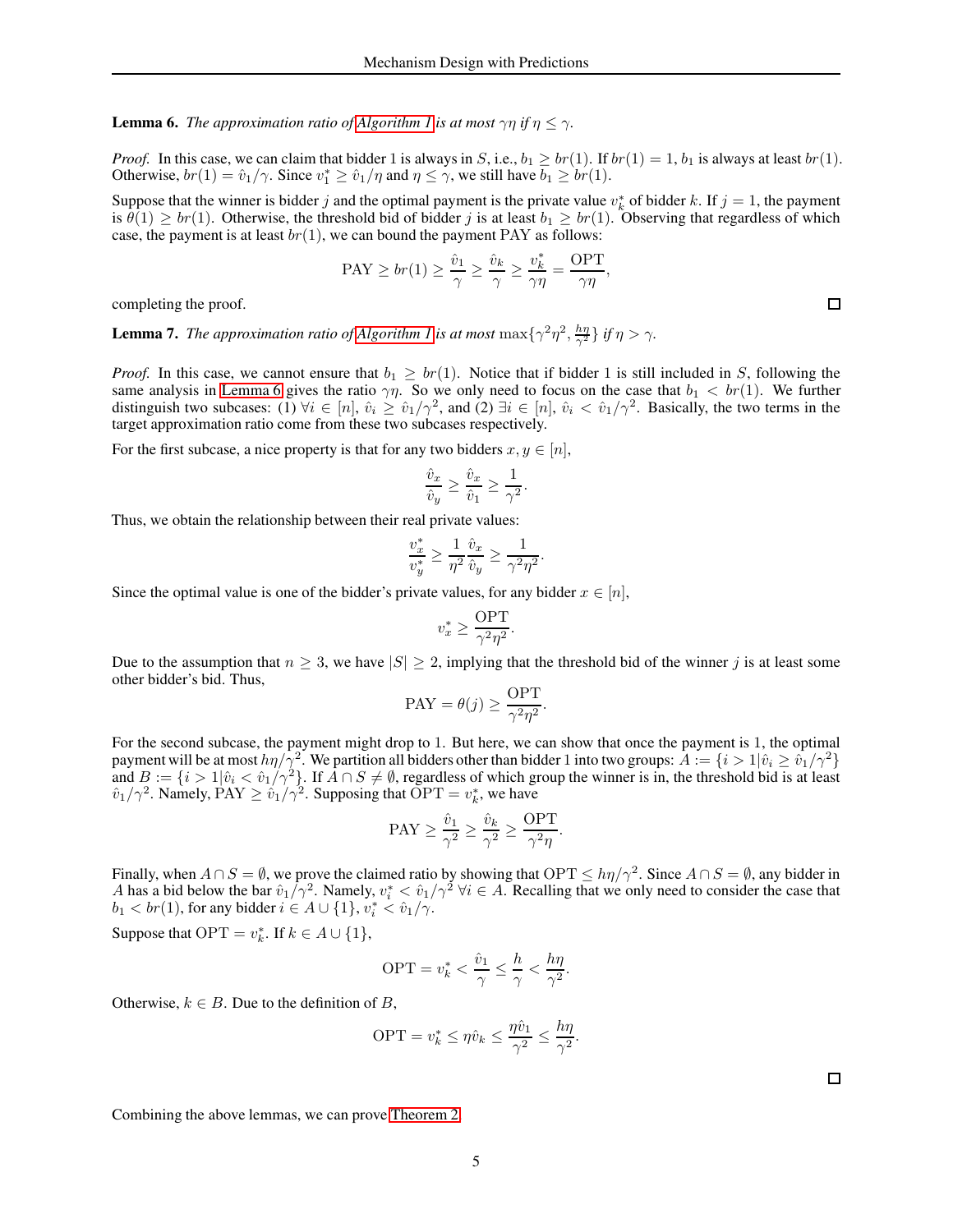#### 3.3 Lower Bounds

<span id="page-5-0"></span>This subsection gives two lower bounds of the auction.

Theorem 3. *For any deterministic truthful mechanism with a consistency ratio* γ*, the approximation ratio is at least*  $h/\eta$  *when*  $\eta > \gamma$ .

<span id="page-5-1"></span>Before proving [Theorem 3,](#page-5-0) we first state a useful observation which is widely used in the lower bound proofs of auction mechanisms.

Observation 1. *Consider two bidders. For any deterministic DISC mechanism, given two bids*  $b_1$ ,  $b_2$ *, if it lets bidder* 1 win and sets the payment to be p, the payment will still be p if bidder 1 increases  $b_1$  *unilaterally.* 

*Proof.* Assume for contradiction that p changes when  $b_1$  increases to  $b'_1$ . Due to [Theorem 1,](#page-2-1) bidder 1 will still win. If p decreases, when  $v_1^* = b_1$ , bidder 1 will misreport a bid  $b'_1$  to reduce his payment. Otherwise, when  $v_1^* = b'_1$ , bidder 1 will also misreport a bid  $b_1$  to pay less. Regardless of which case, there is a contradiction.  $\Box$ 

*Proof of [Theorem 3.](#page-5-0)* Consider an instance as follows. There are two bidders with the predicted values  $\hat{v}_1 = h$ ,  $\hat{v}_2 = 1$ . For any deterministic truthful mechanism M with a consistency ratio  $\gamma$ , we claim that M has to let bidder 2 win when  $v_1^* < h/\gamma$  and  $v_2^* = 1$ . Assume for contradiction that M let bidder 1 win. Since M is truthful, PAY  $\le v_1^* < h/\gamma$ . Suppose that we increase  $v_1^*$  to h. Then the prediction error becomes 1 and the optimal value increases to h. However, due to [Observation 1,](#page-5-1) the payment should still be at most  $v_1^* < h/\gamma$ . Hence, the approximation ratio is larger than  $\gamma$ , contradicting to the consistency of M.

Since *M* has to let bid 2 win given  $v_1^* < h/\gamma$ ,  $v_2^* = 1$ , the payment is at most 1. Thus,

$$
\frac{\text{OPT}}{\text{PAY}} \ge v_1^* = \frac{h}{\eta}.
$$

For any  $\gamma \leq h^{1/5}$ , when  $\eta$  is slightly larger than  $\gamma$ , our ratio  $f(\eta)$  is close to  $h/\gamma$ , which matches the lower bound given by [Theorem 3.](#page-5-0) To show the optimality of the mechanism's performance when  $\eta \leq \gamma$ , we assume that  $\eta$  is sampled uniformly from  $[1, \gamma]$  and prove a lower bound of the expected approximation ratio.

**Theorem 4.** For any deterministic truthful mechanism with a consistency ratio  $\gamma$  ( $<$   $\sqrt{h}$ ), supposing that the predic*tion error*  $\eta$  *is a random variable uniformly distributed on* [1,  $\gamma$ ]*, the expected approximation ratio is at least* ( $\gamma$ +1) $\gamma$ /2*, which is exactly the expected ratio of [Algorithm 1.](#page-3-0)*

*Proof.* Without loss of generality, assume that  $\gamma > 1$ . Consider an instance where there are two bidders with the prediction  $\hat{v}_1 = h/\gamma$ ,  $\hat{v}_2 = 1$ . Always set  $v_2^*$  to be 1. For any deterministic truthful mechanism M with a consistency ratio  $\gamma$  ( $\langle \sqrt{h} \rangle$ , it has to let bidder 1 win when  $v_1^* = \hat{v}_1 = h/\gamma$ . Thus, the threshold bid of bidder 1 is at most  $h/\gamma$ . Define  $\alpha := (h/\gamma)/\theta(1)$ . Since M is  $\gamma$ -consistent,  $\alpha \in [1, \gamma]$ .

We distinguish two cases according to  $\alpha$ : (1)  $\eta \in [1, \alpha]$ , and (2)  $\eta \in (\alpha, \gamma]$ . For the first case, set  $v_1^* = \hat{v}_1 \eta$ . Since the threshold bid of bidder 1 remains unchanged,

$$
\frac{\text{OPT}}{\theta(1)} = \frac{\hat{v}_1 \eta}{\hat{v}_1/\alpha} = \eta \alpha.
$$

For the second case, set  $v_1^* = \hat{v}_1/\eta$ . Due to the definition of  $\alpha$ , M lets bidder 2 win, implying that the approximation ratio is at least  $h/(\gamma \eta) \ge h/\gamma^2$ .

Now we are ready to analyze the expected approximation ratio. Supposing that M has a ratio function  $g(\eta)$ , we have

$$
E(g(\eta)) \geq \int_1^{\alpha} \frac{\alpha \eta}{\gamma - 1} d\eta + \int_{\alpha}^{\gamma} \frac{h}{\gamma^2 (\gamma - 1)} d\eta
$$
  
= 
$$
\frac{\alpha(\alpha^2 - 1)}{2(\gamma - 1)} + \frac{h(\gamma - \alpha)}{\gamma^2 (\gamma^2 - 1)}
$$
  

$$
\leq \frac{\gamma(\gamma^2 - 1)}{2(\gamma - 1)} + \frac{h(\gamma - \alpha)}{\gamma^2 (\gamma^2 - 1)}
$$
  
= 
$$
\frac{\gamma(\gamma + 1)}{2} + \frac{h(\gamma - \alpha)}{\gamma^2 (\gamma^2 - 1)}
$$
  

$$
\geq \frac{\gamma(\gamma + 1)}{2}.
$$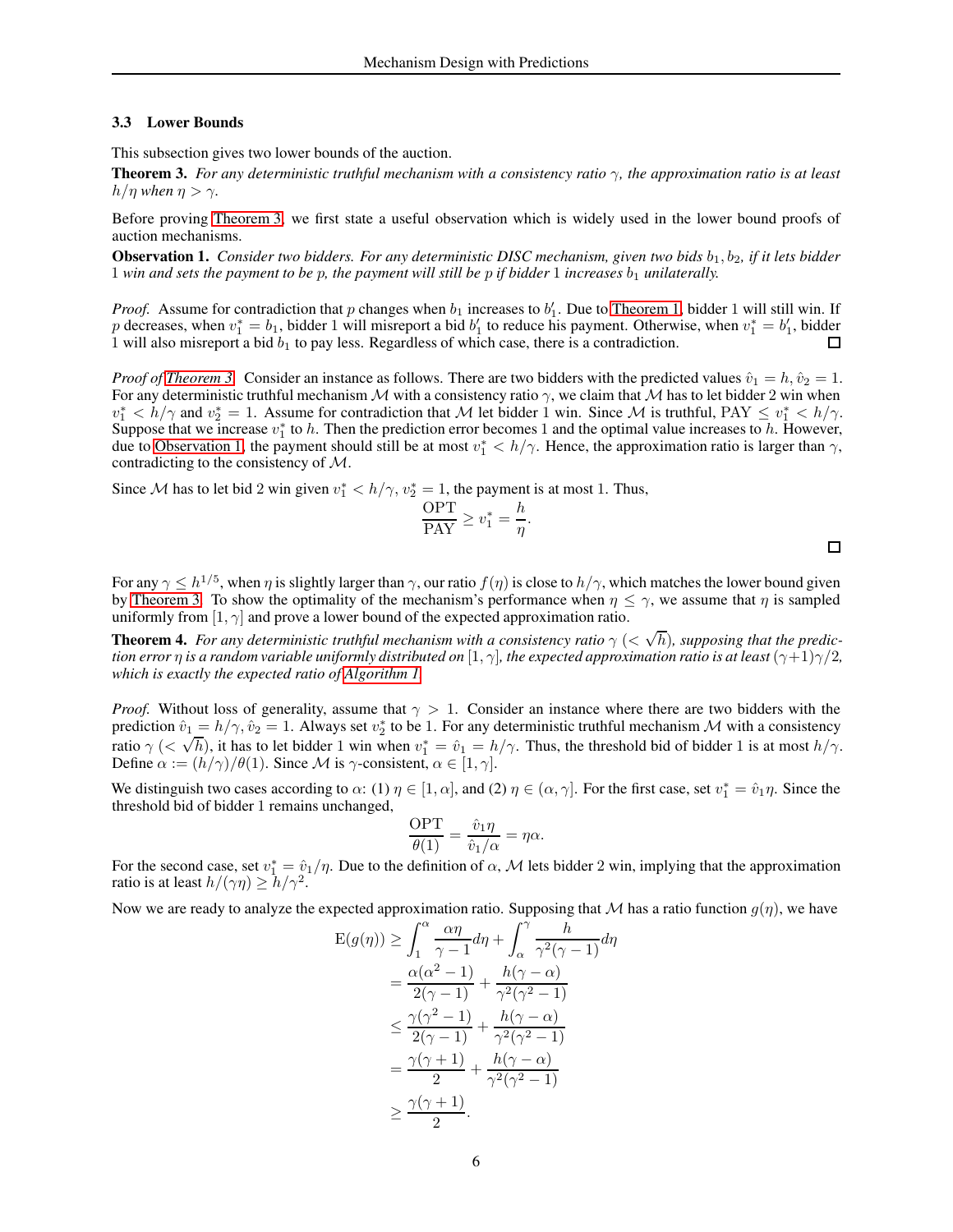#### <span id="page-6-0"></span>Algorithm 2 Frugal Path Auction with Predictions

**Input:** A graph G, the predicted edge costs  $\hat{C} = \{\hat{c}_e\}_{e \in E}$ , the bids  $B = \{b_e\}_{e \in E}$  and a parameter  $\gamma \in [1, n^{1/3}]$ . Output: The winner and the payments.

- 1: Say path  $\hat{L}$  is the path with the minimum predicted cost.
- 2: For any  $s-t$  path  $L' \neq \hat{L}$ , set its weight  $w(L') \leftarrow 1$ .

3: if  $\forall e \in \hat{L}, b_e \leq \gamma \hat{c}_e$  then

- 4: Set  $w(\hat{L}) \leftarrow \gamma/n$ .
- 5: else
- 6: Set  $w(\hat{L}) \leftarrow n/\gamma$ .
- 7: end if
- 8: return the path L with the minimum weighted bid and the threshold bid  $\theta(e)$  of each edge  $e \in L$ .

# 4 Frugal Path Auction

In frugal path auction, there is a graph  $G = (\{s, t\} \cup V, E)$  with at least two edge-disjoint s-t paths. Each edge  $e \in E$ is owned by an agent and the cost  $c_e^*$  is a secret known only to that agent. Denote the number of agents by n. Each agent e submits a sealed bid  $b_e$ . Then, the auctioneer selects an s-t path L as the winner and gives payment  $p_e$  to each  $e \in L$ . If an agent wins, the utility is  $p_e - c_e^*$ . Otherwise, the utility is 0. The goal is to design a truthful mechanism such that the total payment  $\sum_{e \in E} p_e$  is minimized. In mechanism design with predictions, the auctioneer is given access to the edge cost predictions  $\hat{C} = \{\hat{c}_e\}_{e \in E}$ .

For a frugal mechanism, a standard way to measure its performance is *frugal ratio*. The formal definition of frugal ratio is a long statement (see [KKT05]). For simplicity, this section states an equivalent but more accessible definition specific to the path auction problem given in [AT02]. Say a frugal path mechanism  $M$ . For an instance  $\mathcal{I}$ , use  $P(\mathcal{I})$ to denote the total payment of M and  $S(\mathcal{I})$  to denote the cost of the second cheapest s-t path. The frugal ratio of a mechanism M is defined to be  $FR = \sup_{\mathcal{T}} P(\mathcal{I})/S(\mathcal{I}).$ 

For the brevity of the algorithm's statement and analysis, we assume that the graph consists of just some parallel  $s-t$  paths and each edge has a positive cost. Notice that the assumptions do not affect the problem's hardness. The worst-case bound is still  $\Omega(n)$  under the assumptions.

<span id="page-6-1"></span>**Theorem 5.** There exists a deterministic truthful mechanism parameterized by  $\gamma \in [1, n^{1/3}]$  with frugal ratio at most  $f(\eta)$ , where the prediction error  $\eta := \max_{e \in E} \{ \frac{c_e^*}{\hat{e}_e}, \frac{\hat{c}_e}{c_e^*} \}$  and

$$
f(\eta) := \begin{cases} \gamma(1+\eta) & \eta \le \gamma \\ \frac{n^2}{\gamma} & \eta > \gamma. \end{cases}
$$

#### 4.1 Mechanism

The basic intuition is the same as the single-item auction problem. That is, we set a bar for the path with the minimum predicted cost and treat it differently when the reported cost is below or above the bar. Recollect that in single-item auction, if  $b_1$  is below the bar, the mechanism ignores bidder 1 directly. However, things are different in path auction.

Ignoring a path may lead to an unbounded frugal ratio. For example, consider a graph with three edge-disjoint s-t paths. Their costs are 1,1 and  $\infty$  respectively. Say we ignore the first path. Then any truthful mechanism has to pay  $\infty$ , but the second cheapest path cost is only 1. Hence, the frugal path mechanism needs a more careful design after setting up a bar. When the bid of the predicted cheapest path is far larger than the predicted cost, instead of ignoring it directly, we assign a large weight to it so that the path is still a candidate but less competitive. The mechanism is described in [Algorithm 2.](#page-6-0)

#### 4.2 Analysis

The analysis starts by showing the truthfulness.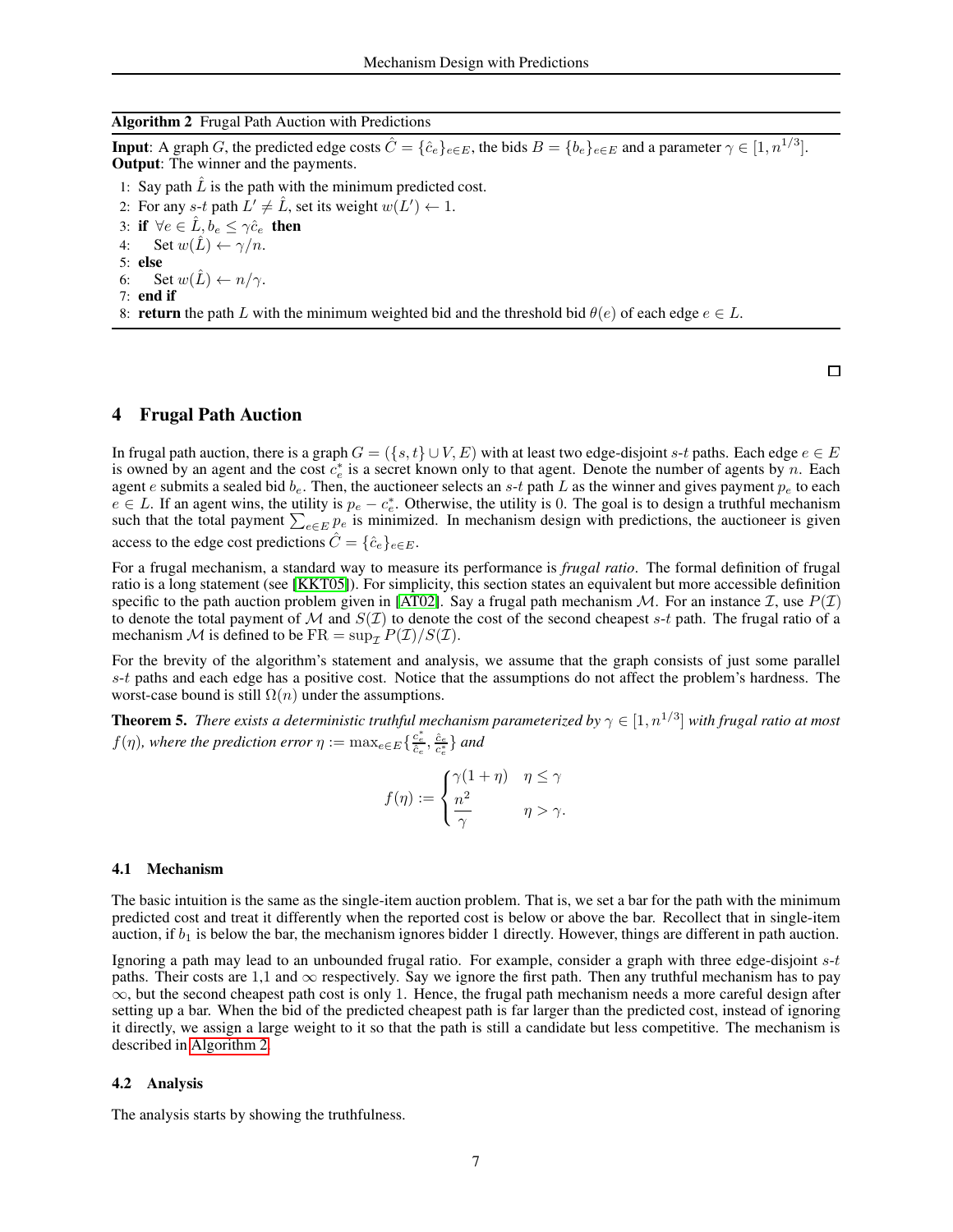Lemma 8. *[Algorithm 2](#page-6-0) is a truthful mechanism.*

*Proof.* The guarantee of the monotonicity is given by the weight function. For any edge, the weight of its path will not increase as its bid decreases. Thus, decreasing its bid only makes it more competitive, implying that the allocation rule is monotone. Due to [Theorem 1,](#page-2-1) this lemma can be proved. □

For the ratio analysis, similar with the previous section, we distinguish two cases: (1)  $\eta \le \gamma$  and (2)  $\eta > \gamma$ . The intuition is that given a small  $\eta$ , we can ensure that  $\hat{L}$  always has a small weight.

**Lemma 9.** *The frugal ratio of [Algorithm 2](#page-6-0) is at most*  $\gamma(1 + \eta)$  *if*  $\eta \leq \gamma$ *.* 

*Proof.* Use L' to denote the minimum cost path other than  $\hat{L}$ . Clearly, path L' has a cost at most the second cheapest path's cost S. Namely,  $c(L') \leq S$ . Observe that if  $\eta \leq \gamma$ , for each edge  $e \in \hat{L}$ ,

$$
b_e = c_e^* \leq \eta \hat{c}_e \leq \gamma \hat{c}_e.
$$

Hence,  $w(\hat{L}) = \gamma/n$ . We show that  $\hat{L}$  will always win.

$$
w(\hat{L})b(\hat{L}) = \frac{\gamma}{n}c^*(\hat{L}) \le \frac{\gamma\eta}{n}\hat{c}(\hat{L})
$$
  
\n
$$
\le \frac{\gamma\eta}{n}\hat{c}(L')
$$
 [the definition of  $\hat{L}$ ]  
\n
$$
\le \frac{\gamma\eta^2}{n}c^*(L')
$$
  
\n
$$
\le w(L')b(L')
$$
 [ $\eta \le \gamma$  and  $\gamma \le n^{1/3}$ ].

Since L' is the minimum cost path other than  $\hat{L}$ , the weighted bid of  $\hat{L}$  is the minimum. Now we analyze the threshold bid of each edge in  $\hat{L}$ . For each edge  $e \in \hat{L}$ , if it loses when its bid is larger than  $\gamma \hat{c}_e$ , its threshold bid  $\theta(e) \leq \gamma \hat{c}_e$ . Otherwise,  $\theta(e) > \gamma \hat{c}_e$ . When this edge increases the bid to  $\theta(e)$ , the weight of path  $\hat{L}$  becomes  $n/\gamma$ . Thus,

$$
w(\hat{L})b(\hat{L}) = \frac{n}{\gamma}(c^*(\hat{L}) - c_e^* + \theta(e)).
$$

Since  $\hat{L}$  wins iff its weighted bid is at most  $c^*(L')$ , we have

$$
\theta(e) = \frac{\gamma}{n}c^*(L') - c^*(\hat{L}) + c_e^*.
$$

Use  $Q_1 \subseteq \hat{L}$  and  $Q_2 \subseteq \hat{L}$  to denote the edges in the above two cases respectively. We are ready to bound the frugal ratio.

$$
\begin{split} \text{FR} &= \frac{\sum_{e \in E} p_e}{S} \le \frac{\sum_{e \in \hat{L}} \theta(e)}{c^*(L')} \\ &\le \frac{\sum_{e \in Q_1} \gamma \hat{c}_e + \sum_{e \in Q_2} (\frac{\gamma}{n} c^*(L') - c^*(\hat{L}) + c_e^*)}{c^*(L')} \\ &\le \frac{\gamma \hat{c}(\hat{L}) + \gamma c^*(L')}{c^*(L')} \le \frac{\gamma \hat{c}(L') + \gamma c^*(L')}{c^*(L')} \\ &\le \gamma (1 + \eta). \end{split}
$$

**Lemma 10.** *The frugal ratio of [Algorithm 2](#page-6-0) is at most*  $n^2/\gamma$  *if*  $\eta > \gamma$ .

*Proof.* Say path L, L' and L" are, respectively, the minimum weighted bid path, the second minimum weighted bid path and the second minimum cost path. Recall that the frugal ratio is  $(\sum_{e \in E} p_e)/c(L'')$ . We distinguish two cases based on the weight of path  $\hat{L}$ .

In the first case that  $w(\hat{L}) = \gamma/n$ ,

$$
w(L')c^*(L') \le c^*(L'').
$$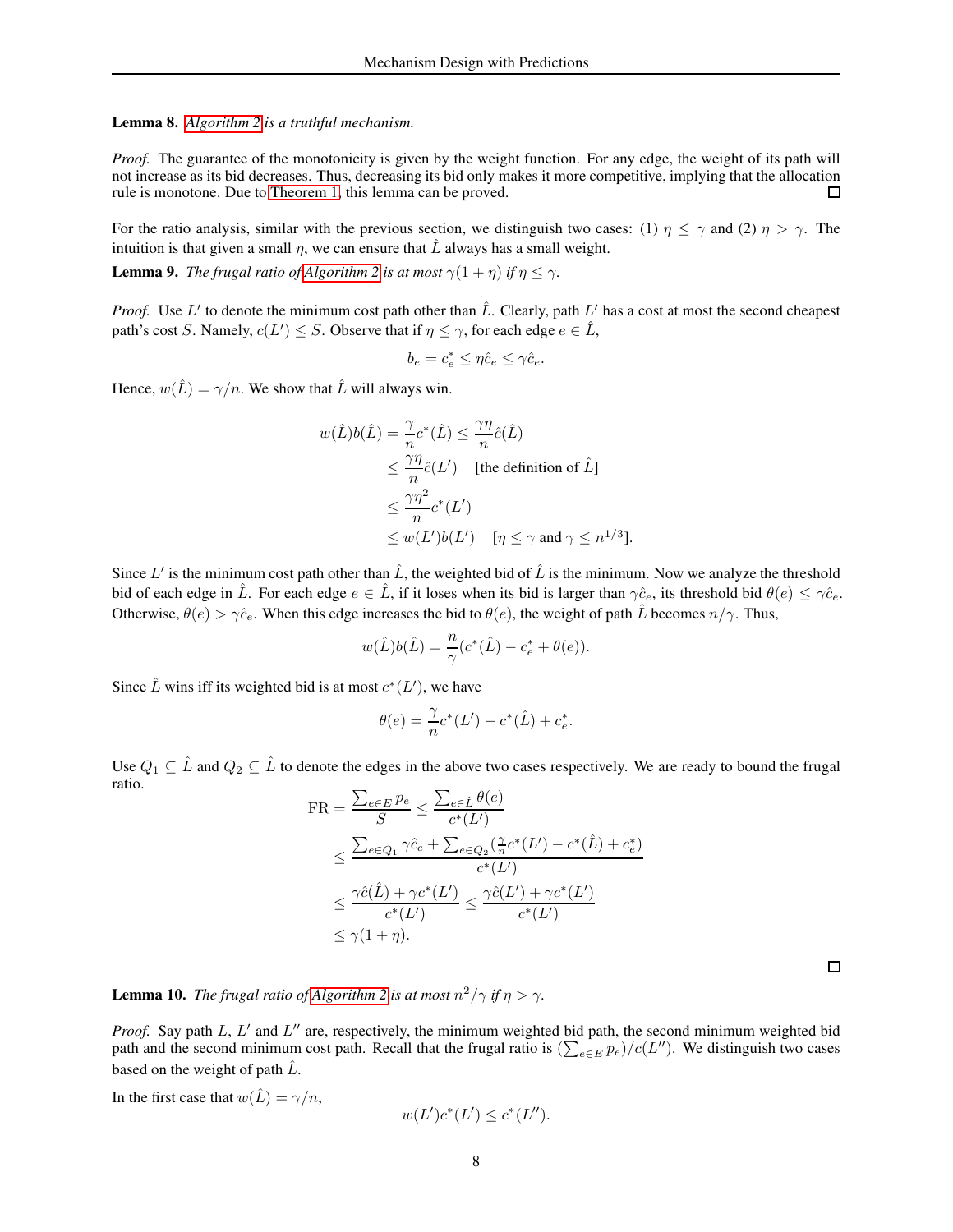For any edge  $e \in L$ , we can always bound its threshold bid:

$$
\theta(e) \le (n/\gamma)w(L')c^*(L').
$$

Thus,

$$
\sum_{e \in E} p_e = \sum_{e \in L} \theta(e) \le \frac{n^2}{\gamma} w(L') c^*(L') \le \frac{n^2}{\gamma} c^*(L'').
$$

For the second case that  $w(\hat{L}) = n/\gamma$ , since it is possible that  $\hat{L} = L''$ , we have

$$
w(L')c^*(L') \le (n/\gamma)c^*(L'').
$$

Regardless of which path wins, for any edge  $e \in L$ , the threshold bid  $\theta(e)$  is at most  $w(L')c^*(L')$ . Thus,

$$
\sum_{e \in E} p_e = \sum_{e \in L} \theta(e) \leq n w(L') c^*(L') \leq \frac{n^2}{\gamma} c^*(L'').
$$

 $\Box$ 

Combing the above lemmas, [Theorem 5](#page-6-1) has been proved.

Essentially, [Algorithm 2](#page-6-0) can be viewed as a variant of the VCG path mechanism which incorporates predictions. Besides the VCG path mechanism, there is another famous mechanism for path auction called  $\sqrt{\ }$ -mechanism [KKT05]. Leveraging the idea of  $\sqrt{\ }$ -mechanism can improve the robustness slightly. In some graphs, the robustness ratio decreases by a factor of  $\sqrt{n}$ . See more details in [Appendix B.](#page-18-0)

#### 4.3 A Lower Bound

We give a lower bound to show the optimality of [Algorithm 2](#page-6-0) when  $\eta$  is small.

**Theorem 6.** For any deterministic truthful mechanism, the frugal ratio is  $\Omega(\eta^2)$  given any  $\eta = O(\sqrt{n})$ .

*Proof.* Consider any deterministic truthful mechanism M and any  $\eta > 1$ . Construct a graph  $G = (V, E)$  consisting of only two node-disjoint s-t paths  $L_1, L_2$ . The two paths share the same length. Thus,  $|V| = |E| = n$  and  $|L_1| =$  $|L_2| = n/2$ . The predicted cost of each edge is 1.

For each edge  $e \in L_1$  (resp.  $L_2$ ), say another edge  $e' \in L_2$  (resp.  $L_1$ ) is its competitor if M will let  $e'$  win when  $b_e = b_{e'} = \eta$  and  $b_{e''} = 1/\eta$   $\forall e \in E \setminus \{e, e'\}$ . Define edge set  $T(e)$  to be the competitors of edge  $e$ . Noticing that for any pair  $(e, e') \in L_1 \times L_2$ , either  $e \in T(e')$  or  $e' \in T(e)$ , we have

$$
\sum_{e \in E} |T(e)| = |L_1| \cdot |L_2| = \frac{n^2}{4}.
$$

Thus, we can always find an edge e with  $|L(e)| \ge n/4$ . Without loss of generality, assume  $e \in L_1$ .

Set  $c_e^* = \eta$  and  $c_{e'}^* = 1/\eta$  for any other edge. The mechanism has to let  $L_2$  win due to the monotonicity. For each edge  $e' \in T(e) \subseteq L_2$ , the threshold bid is at least  $\eta$  because it can still win when its bid increases to  $\eta$ . Thus, the payment is at least  $|T(e)|\eta \geq n\eta/4$ . The frugal ratio can be bounded as follows:

$$
FR = \frac{\sum_{e \in E} p_e}{c^*(L_1)} \ge \frac{\frac{1}{4}n\eta}{\frac{1}{\eta}(\frac{n}{2} - 1) + \eta} = \frac{n}{2n - 1 + \eta^2} \eta^2.
$$

Clearly, if  $\eta = O(\sqrt{n})$ , the frugal ratio is  $\Omega(\eta^2)$ .

When  $\eta = \gamma - \epsilon$  for a tiny positive  $\epsilon$ , the frugal ratio of [Algorithm 2](#page-6-0) approaches the lower bound.

# 5 Truthful Job Scheduling

In this section, we consider the truthful job scheduling on unrelated machines. In the problem, there are  $n$  jobs  $J$  and m machines M. Each machine i is owned by a selfish agent, and the processing time  $t_{ij}^*$  of each job j on machine i is a private value known only to the agent. Without loss of generality, assume that  $t_{ij} > 0$ . Each job has to be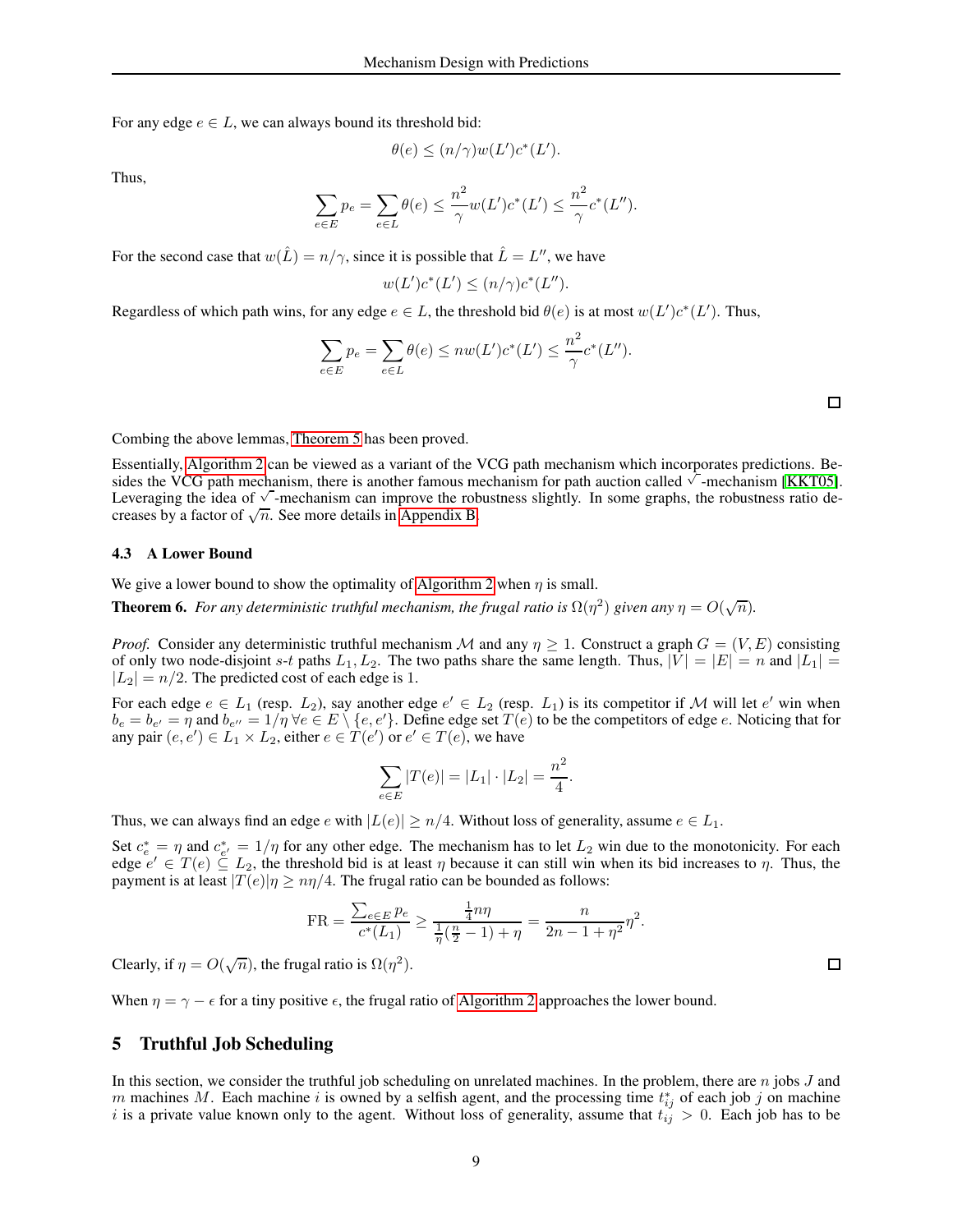### <span id="page-9-0"></span>Algorithm 3 Truthful Job Scheduling with Predictions

**Input**: Machines M, jobs J, the bid matrix  $\{b_{ij}\}_{(i,j)\in M\times J}$ , the predicted matrix  $\{\hat{t}_{ij}\}_{(i,j)\in M\times J}$  and a parameter  $\gamma \in [1, m]$ .

**Output:** The allocation matrix  $X$  and the payment matrix  $P$ .

- 1: Construct a new processing time matrix  $\overline{T}$  as follows.
- 2: for each job  $j \in J$  do<br>3: Define  $\hat{t}_i^{(min)} := m$
- 3: Define  $\hat{t}_j^{(min)} := \min_{i \in M} \hat{t}_{ij}$ .
- 4: For each machine  $i \in M$ ,
- set  $\bar{t}_{ij} \leftarrow \min\{\hat{t}_{ij}, (m/\gamma) \cdot \hat{t}^{(min)}_j\}.$ 5: end for
- 6: Compute the optimal allocation  $\overline{X}$  of the scheduling instance  $\overline{T}$ .
- 
- 7: **for** each job  $j \in J$  **do**<br>8: Use k to denote the Use k to denote the machine with  $\bar{x}_{kj} = 1$ .
- 9: if  $\hat{t}_{kj} > \bar{t}_{kj}$  then
- 10: Call job  $j$  a greedy job.
- 11: Define  $l := \arg \min_{i \in M} \hat{t}_{ij}$  and set up a weight function:  $w_{lj} \leftarrow \gamma/m$  and  $w_{ij} \leftarrow 1 \ \forall i \neq l$ .<br>12: **else**
- else
- 13: Call job  $j$  a non-greedy job.
- 14: Set up a weight function:  $w_{kj} \leftarrow \gamma^2/m^2$  and  $w_{ij} \leftarrow 1 \ \forall i \neq k$ .
- 15: end if
- 16: Let the machine z with the minimum weighted bid win and pay the threshold bid  $\theta_{zj}$  for job j. Namely, set  $x_{zj} \leftarrow 1, p_{zj} \leftarrow \theta_{zj}$  and  $x_{ij}, p_{ij} \leftarrow 0 \ \forall i \neq z$ .
- 17: end for 18: **return**  $X = \{x_{ij}\}_{(i,j)\in M\times J}$  and  $P = \{p_{ij}\}_{(i,j)\in M\times J}$ .

assigned to exactly one machine. The mechanism will ask each machine i to report a processing time  $b_{ij}$  for each job j, and then allocate jobs. Once job j is assigned to machine i, the mechanism pays the machine (agent)  $p_{ij}$ . Use  $X = \{x_{ij}\}_{(i,j)\in M\times J}$  to denote the job allocation matrix, where  $x_{ij}$  is 1 if job j is assigned to machine i, otherwise 0. The makespan of an allocation X is the completion time of the last job, i.e., MS :=  $\max_{i \in M} \sum_{j \in J} x_{ij} t_{ij}^*$ . The utility of each machine *i* is defined to be  $\sum_{j\in J} (p_{ij} - x_{ij}t_{ij}^*)$ . The goal is to design a truthful mechanism which minimizes the makespan. In mechanism design with predictions, we are given the predicted processing times  $\hat{T} = \{\hat{t}_{ij}\}_{(i,j)\in M\times J}$ .  $\frac{\hat{t}_{ij}}{t_{ij}^*}, \frac{t_{ij}^*}{\hat{t}_{ij}}\}.$ 

The prediction is error-prone and the prediction error  $\eta := \max_{(i,j)} \{ \frac{\hat{t}_{ij}}{t_{ij}^*}$ 

This problem is very different from the previous two problems. First, it is not a single-parameter environment. For each machine *i*, the private value is a *n*-dimensional vector  $\langle t_{i1}^*,...,t_{in}^*\rangle$ . Second, the objective function is not directly related to the payment. The mechanism gives the winners money but the goal is to minimize the makespan. Thus, the payment rule in truthful scheduling is only for the purpose of ensuring the truthfulness.

<span id="page-9-1"></span>**Theorem 7.** *There exists a deterministic truthful mechanism parameterized by*  $\gamma \in [1, m]$  *with approximation ratio*  $O(\min\{\gamma\eta^2,\frac{m^3}{\gamma^2}\}).$ 

#### 5.1 Mechanism

We deal with each job independently. Thus, each job can be viewed as a single-item auction, and we can apply our technique without hurting the truthfulness. Similar with the previous two mechanisms, we retain the same job allocation when  $\eta$  is small, in order to build the consistency and the error tolerance. We first compute the optimal assignment for the predicted instance, and set up a weight function of machines such that selecting the machine with the minimum weighted bid for each job gets the optimal assignment. Then we decrease the weights of some machines by a factor. This ensures that when  $\eta$  is small, these machines still obtain the minimum weighted bids, and thereby the job assignment remains unchanged. For the robustness guarantee, we observe that if the ratio between any two machines' weights is at most c, the approximation ratio of the mechanism must be bounded by  $c \cdot m$ . Thus, we round the predicted instance such that after rounding, the ratio between any two machines' weights is bounded.

Notice that using the rounded weights directly may hurt the consistency because the processing time of a job could be different in the predicted instance and the rounded instance. To maintain a good consistency and robustness, we only use the rounded weights to guide the jobs that share the same processing time in both of the two instances. For all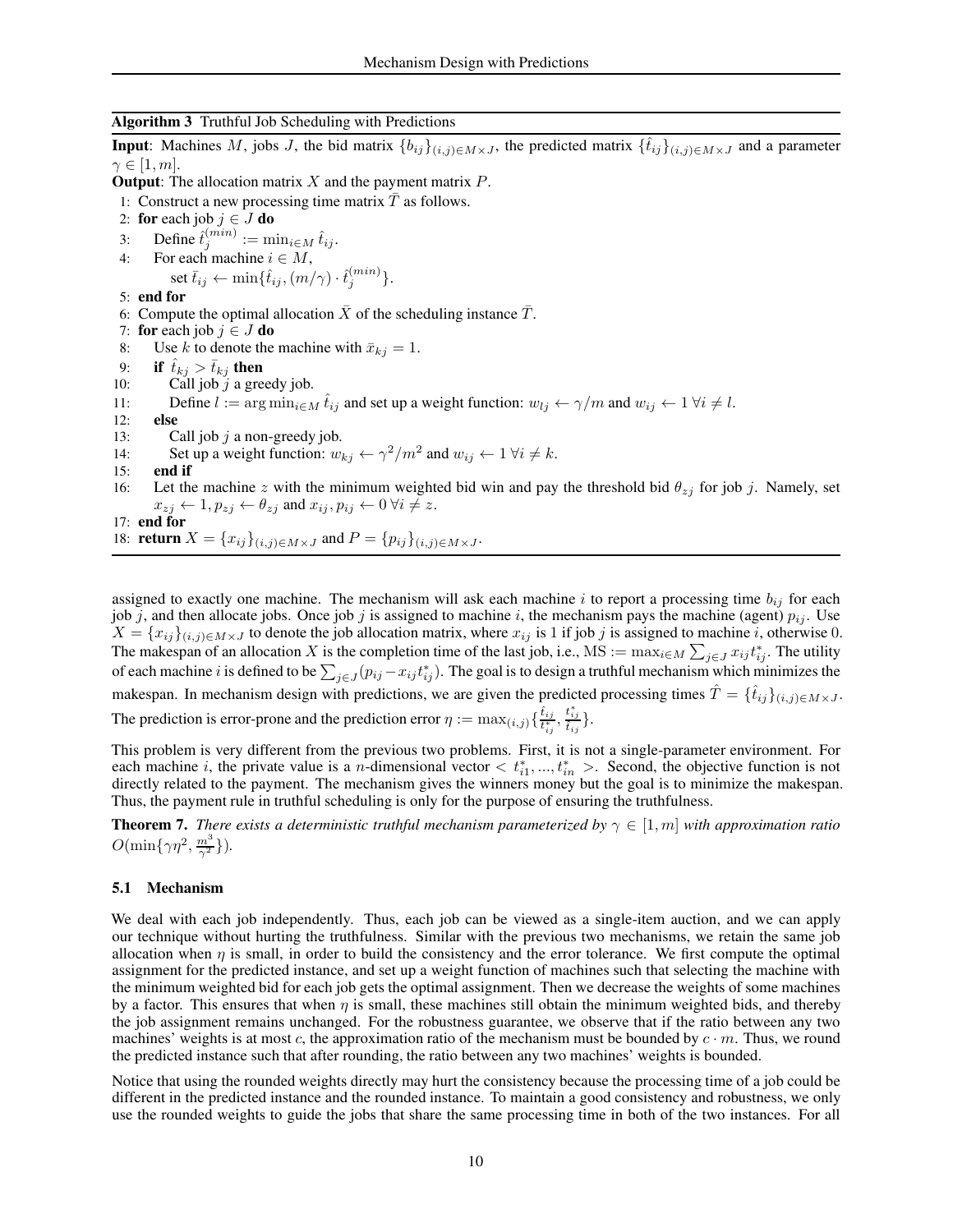other jobs, we set up their weights such that they can be assigned greedily when  $\eta = 1$ . We describe the mechanism in [Algorithm 3.](#page-9-0)

### 5.2 Analysis

For simplicity, we assume that no two machines have the minimum weighted bid in each iteration. This assumption can be removed easily by giving priority to machine  $k$  when breaking ties. We first show the truthfulness.

Lemma 11. *[Algorithm 3](#page-9-0) is a truthful mechanism.*

*Proof.* Noticing that the mechanism assigns each job independently, we can view [Algorithm 3](#page-9-0) as n independent singleitem auctions, where  $n$  is the number of jobs. In each auction, the auctioneer use the weighted VCG mechanism. Thus, machines report their real private values for each job, and the whole mechanism is truthful.  $\Box$ 

We start the approximation ratio analysis by proving the consistency.

**Lemma 12.** *The approximation ratio of [Algorithm 3](#page-9-0) is at most*  $1 + (1 - \frac{1}{m})\gamma$  *if*  $\eta = 1$ *.* 

*Proof.* When  $\eta = 1$ , the prediction is perfect, i.e.,  $\hat{t}_{ij} = t_{ij}^* \ \forall (i, j) \in M \times J$ . Define MS(T) to be the minimum makespan of the scheduling instance T. Then, according to the construction of  $\overline{T}$ , we have  $MS(\overline{T}) \leq MS(\overline{T}) =$  $MS(T^*)$  in the case that  $\eta = 1$ .

Use  $A, B$  to denote the non-greedy jobs and greedy jobs respectively. We analyze the contributions of  $A$  and  $B$  to the makespan separately. We first show that [Algorithm 3](#page-9-0) assigns each non-greedy job to the same machine as in  $X$ , which indicates that the total processing time of non-greedy jobs in any machine is at most  $MS(\overline{T})$ .

For each non-greedy job  $j\in A$ , use  $k$  to denote the machine with  $\bar{x}_{kj}=1$ . Clearly, we have  $\bar{t}_{kj}=\hat{t}_{kj}<(m/\gamma)\cdot\hat{t}^{(min)}_j$ j and  $w_{kj} = \gamma^2/m^2$ . For any machine  $i \neq k$ ,

$$
w_{ij}b_{ij} = \hat{t}_{ij} \ge \hat{t}_j^{(min)} > \frac{\gamma}{m}\hat{t}_{kj} \ge w_{kj}b_{kj}.
$$

Thus, [Algorithm 3](#page-9-0) sets  $x_{kj} = \bar{x}_{kj} = 1$  and for any machine k,

$$
\sum_{j \in A} t_{kj}^* x_{kj} = \sum_{j \in A} \bar{t}_{ij} \bar{x}_{kj} \le \text{MS}(\bar{T}).
$$

For each greedy job  $j \in B$ , use l to denote the machine with the minimum  $\hat{t}_{lj}$ . Since  $w_{lj} = \gamma/m$  and  $\eta = 1$ , [Algorithm 3](#page-9-0) assigns job j to machine l. Suppose that job j is assigned to machine k in  $\bar{X}$ . We know that  $\hat{t}_{kj} > \bar{t}_{kj}$  =  $(m/\gamma) \cdot \hat{t}_{lj}$  due to  $j \in B$ . Since  $\sum_{i \in M \setminus \{l\}, j \in J} \bar{t}_{kj} \bar{x}_{kj} \le (m-1) \text{MS}(\bar{T})$ , we have for any machine l,

$$
\sum_{j \in B} t_{lj}^* x_{lj} = \sum_{j \in B} \frac{\gamma}{m} \overline{t}_{kj} \overline{x}_{kj} \le (1 - \frac{1}{m}) \gamma \cdot \text{MS}(\overline{T}).
$$

Combining the above two inequalities completes the proof.

**Lemma 13.** *The approximation ratio of [Algorithm 3](#page-9-0) is at most*  $m^3/\gamma^2$ .

*Proof.* The critical point is the weight function. Since  $w_{ij} \in [\gamma^2/m^2, 1]$  for each  $(i, j) \in M \times J$ , we have  $w_{i_1j}/w_{i_2j} \leq$  $m^2/\gamma^2$  for any  $i_1, i_2 \in M$  and  $j \in J$ . Thus, for each machine  $z \in M$ ,

$$
\sum_{j \in J} t_{zj}^* x_{zj} \le \sum_{j \in J} \frac{m^2}{\gamma^2} t_j^{*(min)} x_{zj} \le \frac{m^2}{\gamma^2} \sum_{j \in J} t_j^{*(min)}.
$$

Noticing that  $\frac{1}{m} \sum_{j \in J} t_j^{*(min)}$  is a lower bound of the minimum makespan, we have  $\sum_{j \in J} t_{zj}^* x_{zj} \le \frac{m^3}{\gamma^2} \text{MS}(T^*)$  for each machine  $z \in M$ .

The last piece is proving the ratio  $O(\gamma \eta^2)$ .

**Lemma 14.** *The approximation ratio of [Algorithm 3](#page-9-0) is at most*  $(1 + 2\gamma)\eta^2$ *.*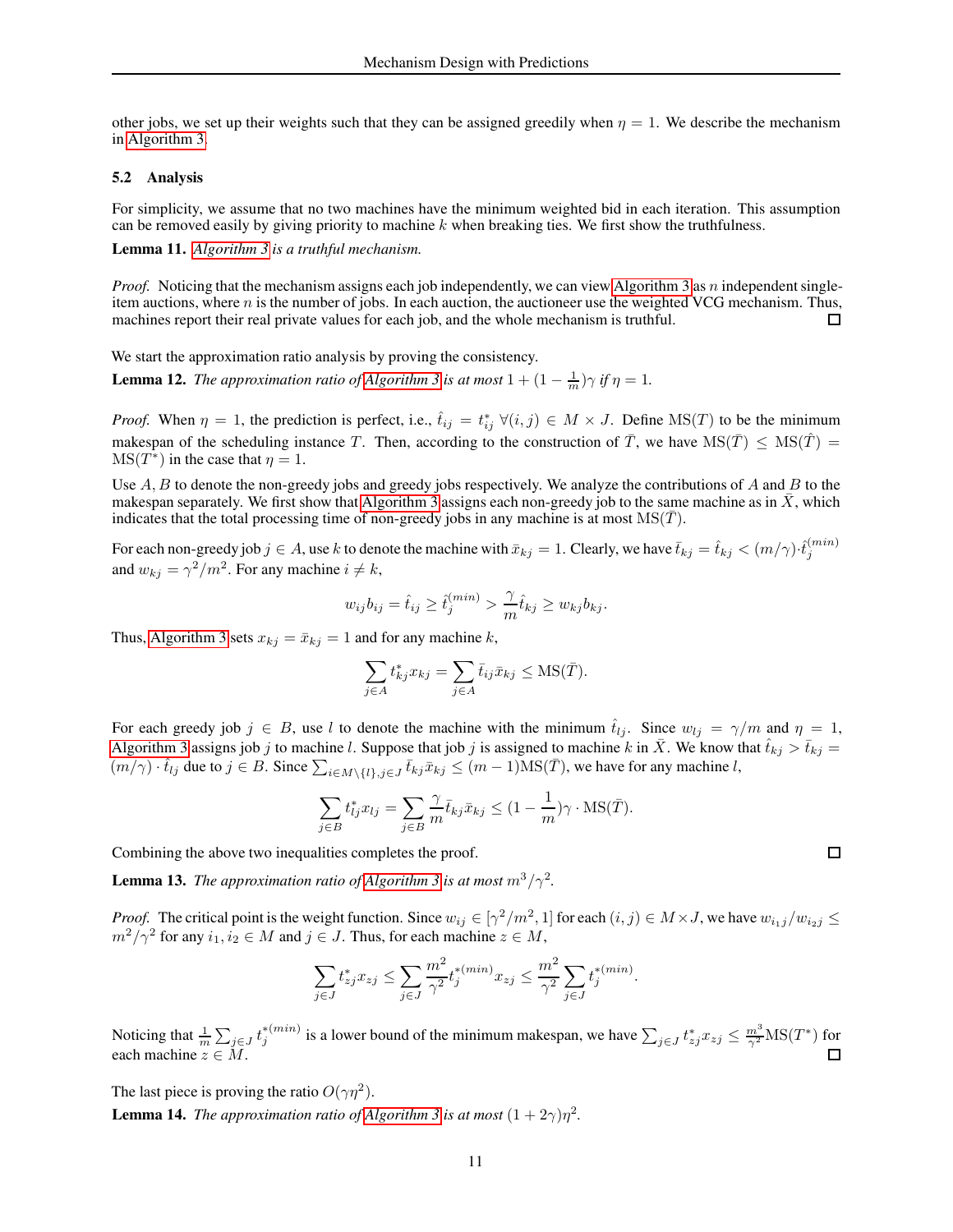*Proof.* Similar with the  $\eta$  analysis in previous problems, we distinguish two cases according to the value of  $\eta$ : (1)  $\eta \leq \sqrt{m/\gamma}$ , and (2)  $\eta > \sqrt{m/\gamma}$ .

Use  $\hat{X}$  to denote the allocation matrix returned by [Algorithm 3](#page-9-0) if all machines report their predicted values. For case (1), the mechanism returns the same allocation as  $\hat{X}$ . To see this, we first observe that in  $\hat{X}$ , if  $\hat{x}_{ij} = 1$ ,  $w_{ij}$  is either  $\gamma/m$  or  $\gamma^2/m^2$ . Due to the construction of the weight function, it is easy to verify that for any of such  $(i, j)$ pairs,

$$
\frac{m}{\gamma}w_{ij}\hat{t}_{ij} \leq \min_{i' \neq i} w_{i'j}\hat{t}_{i'j}.
$$

Thus, when  $\eta \leq \sqrt{m/\gamma}$ ,

$$
w_{ij}t_{ij}^* \leq \eta \cdot w_{ij}\hat{t}_{ij}
$$
  
= 
$$
\eta \cdot \frac{\gamma}{m} \cdot \min_{i' \neq i} w_{i'j}\hat{t}_{i'j}
$$
  

$$
\leq \eta^2 \cdot \frac{\gamma}{m} \cdot \min_{i' \neq i} w_{i'j}t_{i'j}^*
$$
  

$$
\leq \min_{i' \neq i} w_{i'j}t_{i'j}^*,
$$

implying that  $x_{ij}$  is still 1 in the current allocation.

Define  $F(X, T)$  to be the makespan obtained by using allocation X for the scheduling instance T. An observation is that  $F(X, T)$  increases by at most a factor of  $\eta$  if each entry in T is scaled up or down by at most a factor of  $\eta$ . According to the observation and the consistency proof, we have

$$
F(X, T^*) \le \eta F(X, \hat{T}) \le (1 + \gamma)\eta \cdot \text{MS}(\hat{T}).
$$

Use  $X^*$  to denote the optimal assignment of  $T^*$ . Also due to the observation,

$$
\mathrm{MS}(\hat{T}) \le F(X^*, \hat{T}) \le \eta \cdot \mathrm{MS}(T^*).
$$

Thus,

$$
F(X, T^*) \le (1 + \gamma)\eta^2 \cdot \text{MS}(T^*).
$$

For the second case, we partition all jobs into two sets according to whether they have the same assignments in  $X$  and  $\hat{X}$ :  $J_1 := \{j \in J | x_{ij} = \hat{x}_{ij} \; \forall i \in M \}$  and  $J_2 := J \setminus J_1$ . According to the analysis in the previous paragraph, the contribution of  $J_1$  to the makespan is at most  $(1 + \gamma)\eta^2 MS(T^*)$ .

Finally, we consider the contribution of  $J_2$ . Recollect that in  $\hat{X}$ , if  $\hat{x}_{ij} = 1$ ,  $w_{ij}$  is either  $\gamma/m$  or  $\gamma^2/m^2$ . For any job  $j \in J_2$ , it must be assigned to a machine z with  $w_{zj} = 1$  in X. Since machine z has the minimum weighted bid,  $t_{zj}^* = w_{zj}b_{zj} \leq t_j^{*(min)}$ . Thus, for any machine  $z \in M$ ,

$$
\sum_{j \in J_2} t_{zj}^* x_{zj} \le \sum_{j \in J_2} t_j^{*(min)} \le m \cdot \text{MS}(T^*) \le \gamma \eta^2 \cdot \text{MS}(T^*).
$$

 $\Box$ 

Combining the above lemmas proves [Theorem 7.](#page-9-1)

### 6 Two-Facility Game on a Line

In this section, we consider the problem of locating two facilities on a real line to serve a set of selfish agents. In the problem, there are n agents and each agent i has a private location  $v_i^*$ . The mechanism asks each agent  $i \in [n]$  to report the location  $x_i \in \mathbb{R}$ , and then outputs two facility locations  $l_1, l_2 \in \mathbb{R}$ . Each agent i wants to minimize the connection cost  $c_i$ , which is the distance between  $v_i^*$  and the nearest facility. The goal is to design a truthful mechanism which minimizes the total connection cost. In mechanism design with predictions, we are given the predicted location  $\hat{v}_i$ of each agent  $i \in [n]$ . We show that in an environment without money, we can still use predictions to improve the approximation ratio slightly.

<span id="page-11-0"></span>**Theorem 8.** *There exists a truthful deterministic mechanism with*  $(1 + n/2)$ *-consistent and*  $(2n - 1)$ *-robust.*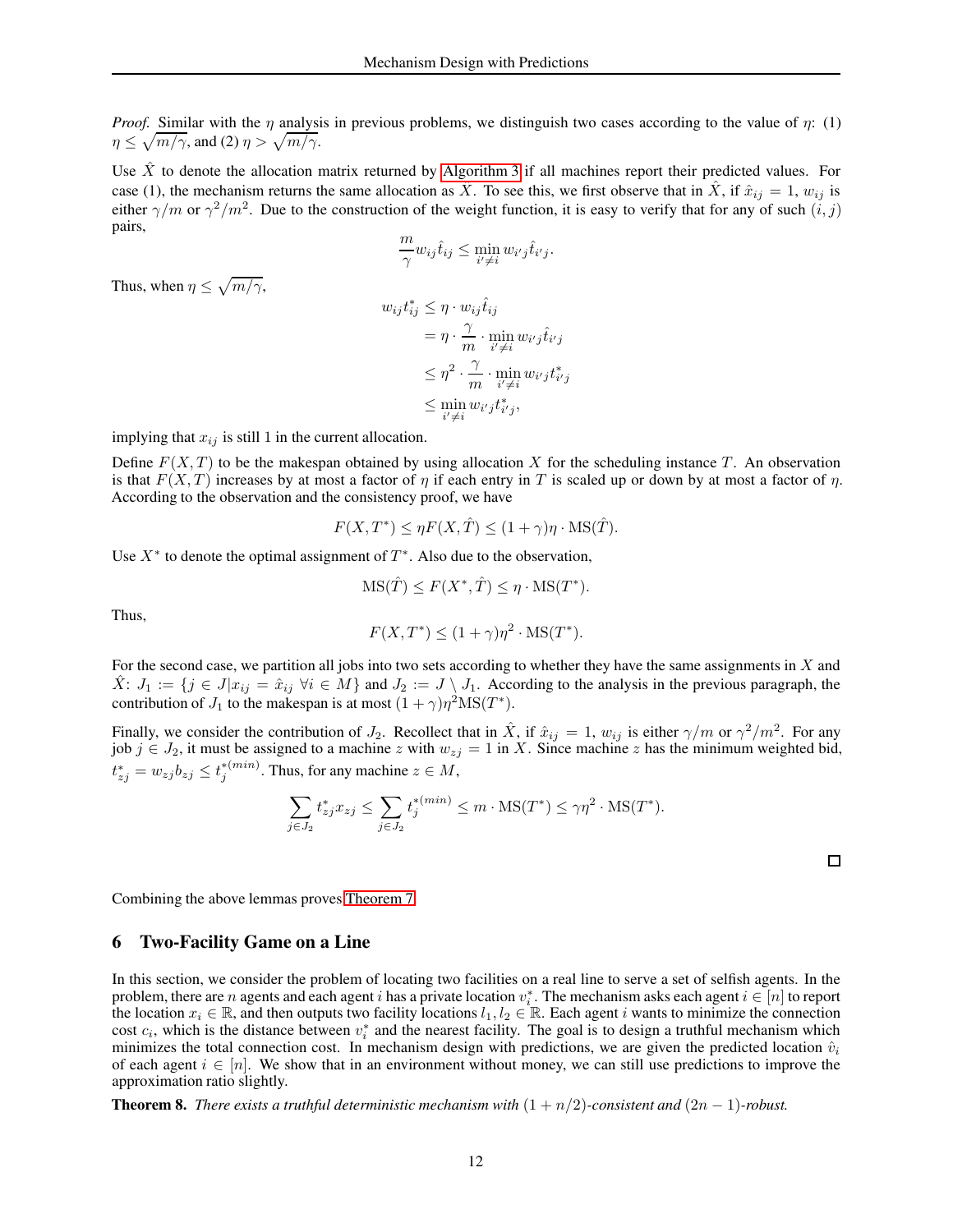### <span id="page-12-0"></span>Algorithm 4 Two-Facility Game with Predictions

**Input**: The reported location profile  $X = \{x_1, ..., x_n\}$  and the predicted locations  $\hat{V} = \{\hat{v}_1, ..., \hat{v}_n\}$ . Output: The two facility locations.

1: Compute the optimal facility locations  $\hat{l}_1, \hat{l}_2$  for  $\hat{V}$ . We assume w.l.o.g. that  $\hat{l}_1$  is the facility which attracts more agents and there exists an agent  $\hat{i}$  with  $\hat{l}_1 = \hat{v}_{\hat{i}}$ .

2: Set  $l_1 \leftarrow x_{\hat{i}}$ . 3: Define  $d_A := \max_{x_j \le x_i} (x_i - x_j)$  and  $d_B := \max_{x_j \ge x_i} (x_j - x_i)$ . 4: if  $d_A \leq d_B$  then<br>5: Set  $l_2 \leftarrow l_1 +$ Set  $l_2 \leftarrow l_1 + \max\{2d_A, d_B\}.$ 6: else 7: Set  $l_2 \leftarrow l_1 - \max\{d_A, 2d_B\}.$ 8: end if 9: **return**  $l_1$  and  $l_2$ .

#### 6.1 Mechanism

The mechanism builds on the line mechanism [LSWZ10]. We notice that in the line mechanism, there exists an arbitrarily selected dictator. Thus, a natural idea is leveraging predictions to select the dictator.

An advantage of this idea is that the robustness can always be guaranteed because selecting any agent to be the dictator obtains an  $O(n)$  approximation ratio. Then we check the structure of optimal solutions, and find that for any instance, there always exists an agent such that the line mechanism's performance can be improved if letting this agent be the dictator. Thus, setting the dictator to be such an agent in the predicted instance makes the mechanism consistent. The mechanism is described in [Algorithm 4.](#page-12-0)

### 6.2 Analysis

Since [Algorithm 4](#page-12-0) is essentially the line mechanism with a dictator proposed in [LSWZ10], the truthfulness and the robustness ratio are guaranteed from their analysis.

**Lemma 15.** *[Algorithm 4](#page-12-0) is a truthful mechanism and has an approximation ratio at most*  $2n - 1$ *.* 

Now we focus on the consistency proof.

**Lemma 16.** *The approximation ratio of [Algorithm 4](#page-12-0) is at most*  $1 + n/2$  *if the predictions are error-free.* 

*Proof.* Without loss of generality, we assume that  $d_A \leq d_B$ . Define  $S_1$  and  $S_2$ , respectively, to be the agents connecting to  $\hat{l}_1$  and  $\hat{l}_2$  in the optimal solution. Since  $\hat{l}_1$  attracts more agents,  $|S_1| \ge n/2$  and  $|S_2| \le n/2$ . We distinguish two cases according to whether  $\hat{l}_1$  is the left facility: (1)  $\hat{l}_1 < \hat{l}_2$  and  $\hat{l}_1 > \hat{l}_2$ .

Use  $c_i$  and  $c_i^*$  to denote the connection costs of agent i in [Algorithm 4](#page-12-0) and the optimal solution respectively. Note that regardless of which case, for any agent  $i \in S_1$ ,

$$
c_i \le |l_1 - v_i^*| = |\hat{l}_1 - v_i^*| = c_i^*
$$

when the predictions are error-free. Thus, we only need to analyze the connection cost of agent set  $S_2$ .

Say agent a and b are, respectively, the leftmost and the rightmost agents. In the first case, for any agent  $i \in S_2$ ,

$$
c_i \le l_2 - v_i^*
$$
  
\n
$$
\le |\hat{l}_2 - v_i^*| + (l_2 - \hat{l}_2)
$$
  
\n
$$
= c_i^* + l_2 - v_b^* + v_b^* - \hat{l}_2
$$
  
\n
$$
\le c_i^* + d_A + v_b^* - \hat{l}_2
$$

Since  $\hat{l}_1 < \hat{l}_2$ , agent a (resp. agent b) must be served by  $\hat{l}_1$  (resp.  $\hat{l}_2$ ) in the optimal solution. Thus,  $c_a^* = d_A$  and  $c_b^* = v_b^* - \hat{l}_2$ . We can get an upper bound of  $c_i$ :  $c_i \le c_i^* + \text{OPT}$ .

In the second case, for any agent  $i \in S_2$ ,

$$
c_i \le |v_i^* - l_1| = |v_i^* - \hat{l}_1| \le d_B \le
$$
 OPT.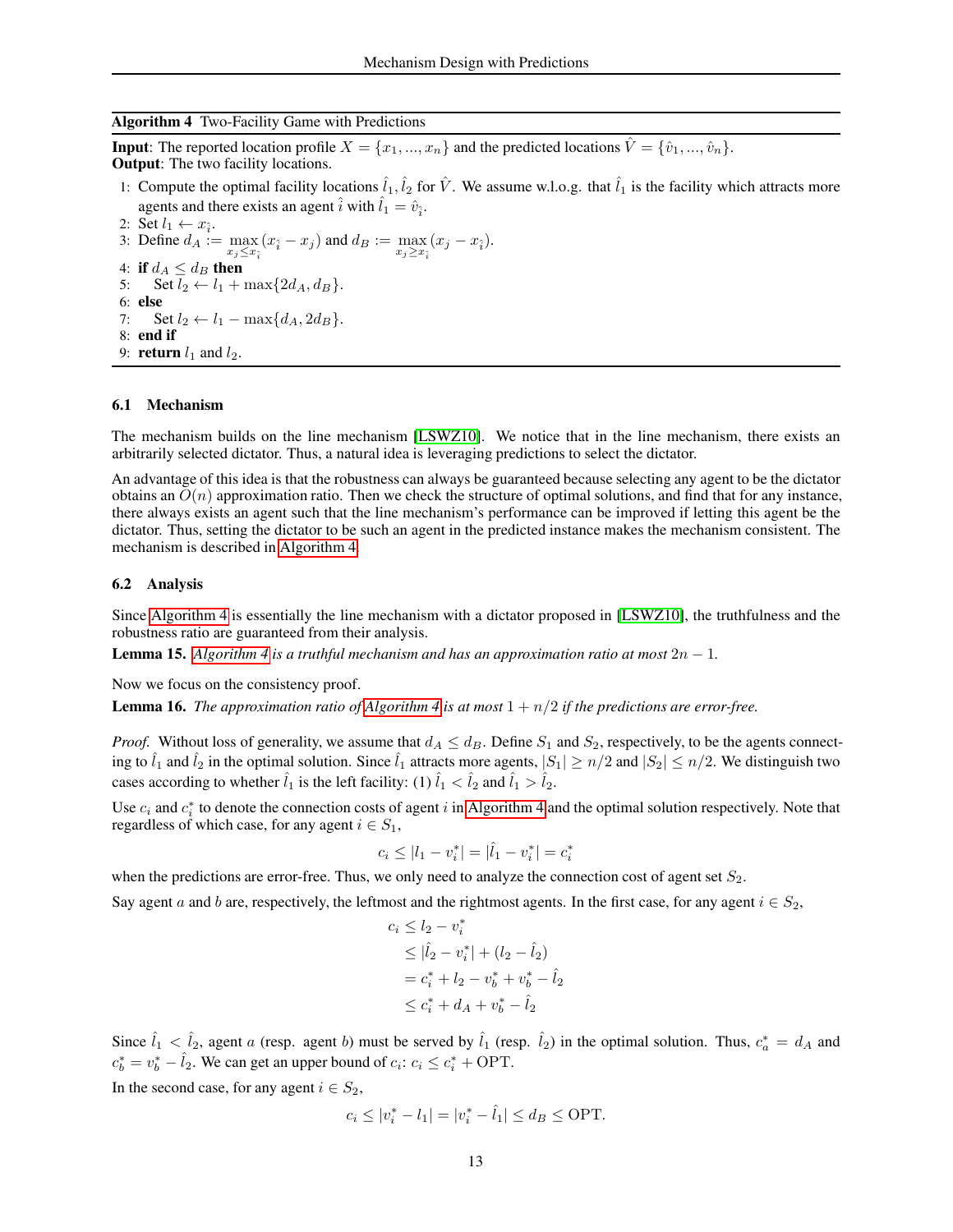The last inequality holds because  $\hat{l}_1$  is the right facility, which definitely serves the rightmost agent.

Now we are ready to bound the total connection cost.

$$
\sum_{i \in [n]} c_i = \sum_{i \in S_1} c_i + \sum_{i \in S_2} c_i
$$
\n
$$
\leq \sum_{i \in S_1} c_i^* + \sum_{i \in S_2} c_i^* + |S_2| \cdot \text{OPT}
$$
\n
$$
\leq (1 + \frac{n}{2}) \text{OPT}.
$$

 $\Box$ 

Combining the above lemmas completes the proof of [Theorem 8.](#page-11-0)

# 7 Conclusion

This paper initiates the systematic study of mechanism design with predictions, and develops a set of techniques that can be applied to a large number of classic mechanism design settings. There leave quite a lot of possibilities for future work. For example, on truthful job scheduling, whether such a trade-off between consistency and robustness is optimal (under Nisan-Ronen conjecture) is a very interesting open problem.

For simplicity, we directly use private information as our predictions. One can of course study other maybe more limited information in the prediction model. The metric for prediction errors is another place one can introduce other possible modelings.

We mainly focus on deterministic mechanisms in the paper. One can natural study how predictions help randomized mechanisms. Typically for maximization problems, one trivial mechanism is a random combination of the worst case mechanism and a mechanism which trusts the predictions completely. Can we do much better than this?

To sum up, this is a wildly open research direction worth exploring.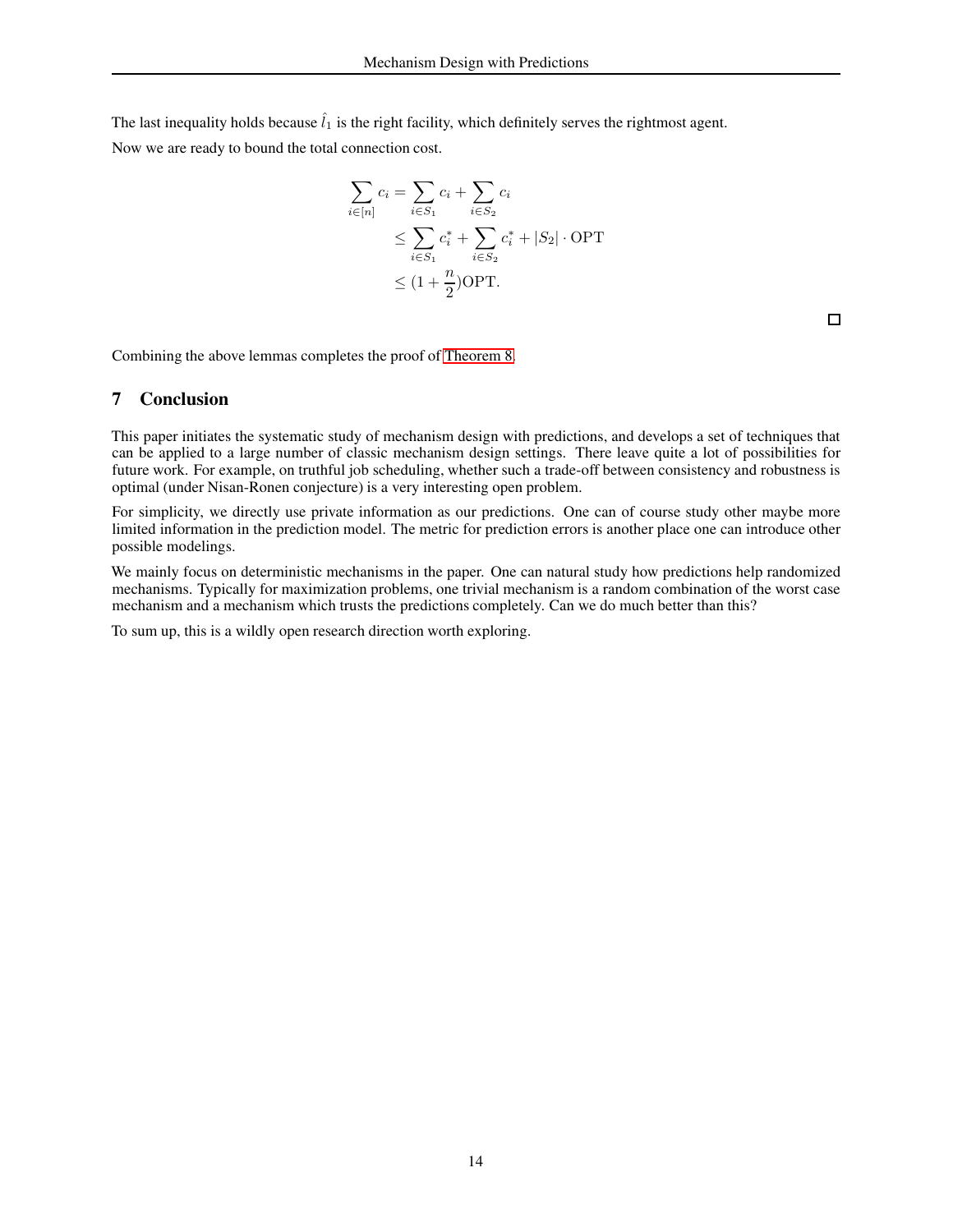# References

- [ADL09] Itai Ashlagi, Shahar Dobzinski, and Ron Lavi. An optimal lower bound for anonymous scheduling mechanisms. In *EC*, pages 169–176. ACM, 2009.
- [ADMW13] Pablo Daniel Azar, Constantinos Daskalakis, Silvio Micali, and S. Matthew Weinberg. Optimal and efficient parametric auctions. In *SODA*, pages 596–604. SIAM, 2013.
- [AGKK20] Antonios Antoniadis, Themis Gouleakis, Pieter Kleer, and Pavel Kolev. Secretary and online matching problems with machine learned advice. In *NeurIPS*, 2020.
- [AGP20] Keerti Anand, Rong Ge, and Debmalya Panigrahi. Customizing ML predictions for online algorithms. In *ICML*, volume 119 of *Proceedings of Machine Learning Research*, pages 303–313. PMLR, 2020.
- [AT02] Aaron Archer and Éva Tardos. Frugal path mechanisms. In *SODA*, pages 991–999. ACM/SIAM, 2002.
- [CEGP10] Ning Chen, Edith Elkind, Nick Gravin, and Fedor Petrov. Frugal mechanism design via spectral techniques. In *FOCS*, pages 755–764. IEEE Computer Society, 2010.
- [CKK20] George Christodoulou, Elias Koutsoupias, and Annamária Kovács. On the nisan-ronen conjecture for submodular valuations. In *STOC*, pages 1086–1096. ACM, 2020.
- [CKV07] George Christodoulou, Elias Koutsoupias, and Angelina Vidali. A lower bound for scheduling mechanisms. In *SODA*, pages 1163–1170. SIAM, 2007.
- [DS20] Shahar Dobzinski and Ariel Shaulker. Improved lower bounds for truthful scheduling. *CoRR*, abs/2007.04362, 2020.
- [ESS04] Edith Elkind, Amit Sahai, and Kenneth Steiglitz. Frugality in path auctions. In *SODA*, pages 701–709. SIAM, 2004.
- [FT14] Dimitris Fotakis and Christos Tzamos. On the power of deterministic mechanisms for facility location games. *ACM Trans. Economics and Comput.*, 2(4):15:1–15:37, 2014.
- [GHP20] Yiannis Giannakopoulos, Alexander Hammerl, and Diogo Poças. A new lower bound for deterministic truthful scheduling. In *SAGT*, volume 12283 of *Lecture Notes in Computer Science*, pages 226–240. Springer, 2020.
- [GHW01] Andrew V. Goldberg, Jason D. Hartline, and Andrew Wright. Competitive auctions and digital goods. In *SODA*, pages 735–744. ACM/SIAM, 2001.
- [GP19] Sreenivas Gollapudi and Debmalya Panigrahi. Online algorithms for rent-or-buy with expert advice. In *ICML*, volume 97 of *Proceedings of Machine Learning Research*, pages 2319–2327. PMLR, 2019.
- [IKQP21] Sungjin Im, Ravi Kumar, Mahshid Montazer Qaem, and Manish Purohit. Non-clairvoyant scheduling with predictions. In *SPAA*, pages 285–294. ACM, 2021.
- [JPS20] Zhihao Jiang, Debmalya Panigrahi, and Kevin Sun. Online algorithms for weighted paging with predictions. In *ICALP*, volume 168 of *LIPIcs*, pages 69:1–69:18. Schloss Dagstuhl - Leibniz-Zentrum für Informatik, 2020.
- [KKT05] Anna R. Karlin, David Kempe, and Tami Tamir. Beyond VCG: frugality of truthful mechanisms. In *FOCS*, pages 615–626. IEEE Computer Society, 2005.
- [KV07] Elias Koutsoupias and Angelina Vidali. A lower bound of 1+*phi* for truthful scheduling mechanisms. In *MFCS*, volume 4708 of *Lecture Notes in Computer Science*, pages 454–464. Springer, 2007.
- [LLMV20] Silvio Lattanzi, Thomas Lavastida, Benjamin Moseley, and Sergei Vassilvitskii. Online scheduling via learned weights. In *SODA*, pages 1859–1877. SIAM, 2020.
- [LSWZ10] Pinyan Lu, Xiaorui Sun, Yajun Wang, and Zeyuan Allen Zhu. Asymptotically optimal strategy-proof mechanisms for two-facility games. In *EC*, pages 315–324. ACM, 2010.
- [LV18] Thodoris Lykouris and Sergei Vassilvitskii. Competitive caching with machine learned advice. In *ICML*, volume 80 of *Proceedings of Machine Learning Research*, pages 3302–3311. PMLR, 2018.
- [LWZ09] Pinyan Lu, Yajun Wang, and Yuan Zhou. Tighter bounds for facility games. In *WINE*, volume 5929 of *Lecture Notes in Computer Science*, pages 137–148. Springer, 2009.
- [LX21] Shi Li and Jiayi Xian. Online unrelated machine load balancing with predictions revisited. In *ICML*, volume 139 of *Proceedings of Machine Learning Research*, pages 6523–6532. PMLR, 2021.
- [MV17] Andres Muñoz Medina and Sergei Vassilvitskii. Revenue optimization with approximate bid predictions. In *NIPS*, pages 1858–1866, 2017.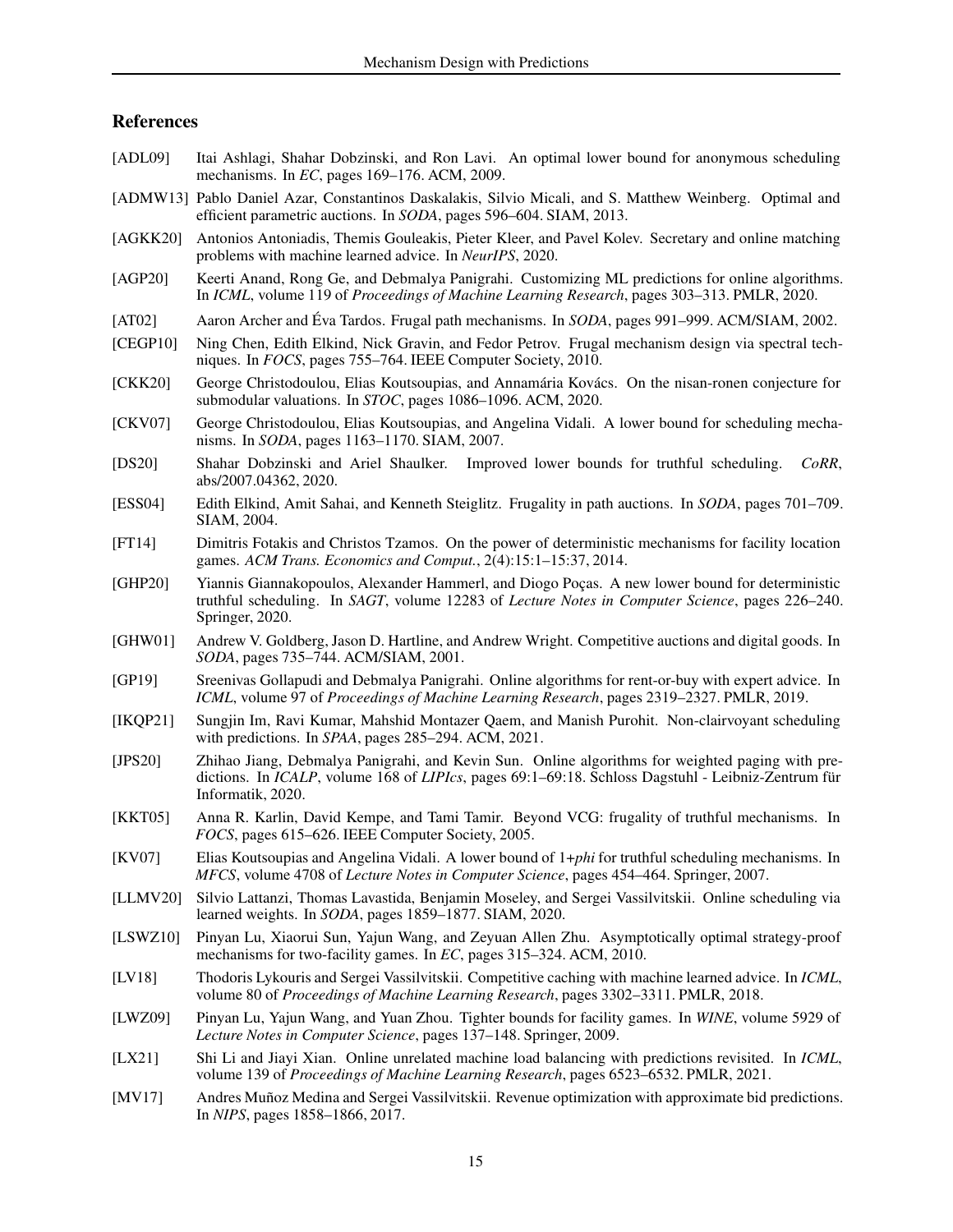- [Mye81] Roger B. Myerson. Optimal auction design. *Math. Oper. Res.*, 6(1):58–73, 1981.
- [NR01] Noam Nisan and Amir Ronen. Algorithmic mechanism design. *Games Econ. Behav.*, 35(1-2):166–196, 2001.
- [PSK18] Manish Purohit, Zoya Svitkina, and Ravi Kumar. Improving online algorithms via ML predictions. In *NeurIPS*, pages 9684–9693, 2018.
- [PT09] Ariel D. Procaccia and Moshe Tennenholtz. Approximate mechanism design without money. In *EC*, pages 177–186. ACM, 2009.
- [RI17] Tim Roughgarden and Kazuo Iwama. Twenty lectures on algorithmic game theory. *Bull. EATCS*, 122, 2017.
- [Roh20] Dhruv Rohatgi. Near-optimal bounds for online caching with machine learned advice. In *SODA*, pages 1834–1845. SIAM, 2020.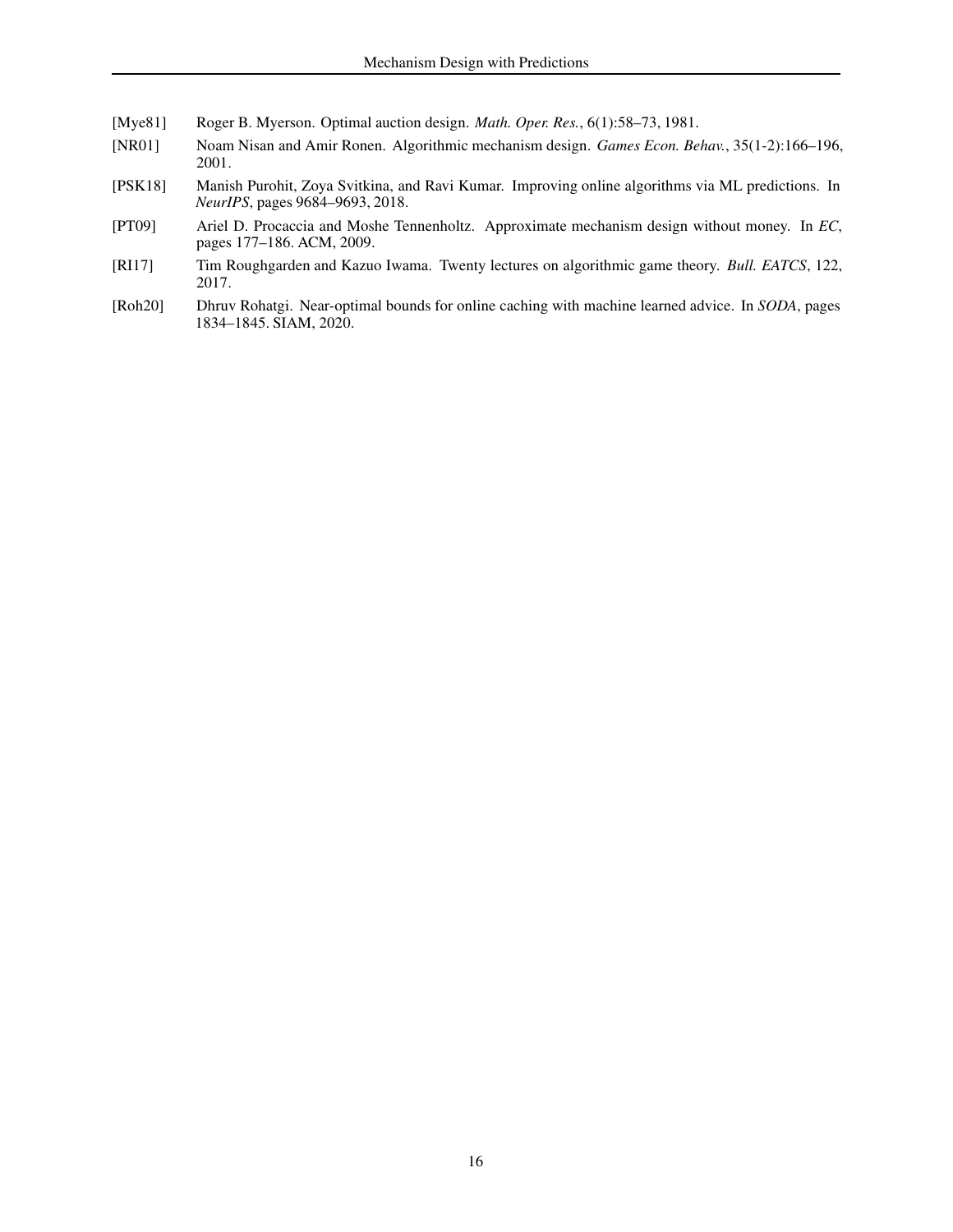# <span id="page-16-0"></span>A The Two-Bidder Case

We show the mechanism for the special case that  $n = 2$  in [Algorithm 5.](#page-16-1) Since increasing any bidder's bid can only improve the chance that he wins, we has the following lemma.

<span id="page-16-1"></span>**Algorithm 5** Single-Item Auction with Predictions ( $n = 2$ )

**Input**: The predicted private values  $\hat{V} = \{\hat{v}_1, \hat{v}_2\}$ , the bids  $B = \{b_1, b_2\}$  and a parameter  $\gamma \ge 1$ . Output: The winner and the payment. 1: Reindex the bidders in the decreasing order of their predicted values. 2: if  $\hat{v}_2 < \hat{v}_1/\gamma^2$  then 3: Set up a bar function:  $br(1) \leftarrow \hat{v}_1/\gamma$  and  $br(2) \leftarrow 1$ .<br>4: Define a bidder set  $S := \{i \in [n] | b_i > br(i) \}$ . 4: Define a bidder set  $S := \{i \in [n]|b_i \ge br(i)\}$ .<br>5: Let the bidder  $j \in S$  with the highest bid win. Let the bidder  $j \in S$  with the highest bid win. 6: else 7: **if**  $b_1 \ge \hat{v}_1/\gamma$  **then**<br>8: Let bidder 1 win Let bidder 1 win directly. 9: else 10: Assign a weight w to each bidder:  $w_1 \leftarrow 1/\gamma^2$  and  $w_2 \leftarrow 1$ . 11: Define a bidder set  $S := \{i \in [n]|b_i \ge 1\}$ .<br>12: Let the bidder  $i \in S$  with the highest  $w_i b_i$ . 12: Let the bidder  $i \in S$  with the highest  $w_i \vec{b}_i$  win.<br>13: **end if** end if 14: end if 15: **return** the winner j and his threshold bid  $\theta(j)$ .

<span id="page-16-2"></span>Lemma 17. *[Algorithm 5](#page-16-1) is a truthful mechanism.*

<span id="page-16-3"></span>Similar with the proof of [Lemma 5,](#page-3-2) we can show the approximation ratio is always at most  $h$ .

Lemma 18. *The approximation ratio of [Algorithm 5](#page-16-1) is at most h.*

Notice that when  $\hat{v}_2 < \hat{v}_1/\gamma^2$ , the mechanism, as well as the ratio analysis, is exactly the same as [Algorithm 1.](#page-3-0) Thus, we only focus on the case that  $\hat{v}_2 \ge \hat{v}_1/\gamma^2$  in the following.

<span id="page-16-4"></span>Analogously, we distinguish two cases: (1)  $\eta \le \gamma$  and (2)  $\eta > \gamma$ . **Lemma 19.** *The approximation ratio of [Algorithm 5](#page-16-1) is at most*  $\gamma \eta$  *if*  $\eta \leq \gamma$ .

*Proof.* As shown in the proof of [Lemma 6,](#page-3-1)  $b_1 \geq \hat{v}_1/\gamma$  when  $\eta \leq \gamma$ . Thus, bidder 1 always wins. The tricky part is the threshold bid. We show that if bidder 1 misreports a bid  $x < \hat{v}_1/\gamma$ , he cannot win.

$$
w_1 x < \frac{1}{\gamma^2} \cdot \frac{\hat{v}_1}{\gamma}
$$
\n
$$
= \frac{\hat{v}_1}{\gamma^2} \cdot \frac{1}{\gamma}
$$
\n
$$
\leq \frac{\hat{v}_2}{\gamma} \quad \text{[the condition that } \hat{v}_2 \geq \hat{v}_1/\gamma^2 \text{]}
$$
\n
$$
\leq \frac{\eta v_2^*}{\gamma}
$$
\n
$$
\leq w_2 v_2^* \quad \text{[the condition that } \eta \leq \gamma \text{]}.
$$

Thus, we can bound the threshold bid of bidder 1:

$$
PAY = \theta(1) = \frac{\hat{v}_1}{\gamma}
$$

$$
= \frac{\max{\{\hat{v}_1, \hat{v}_2\}}}{\gamma}
$$

$$
\geq \frac{\max{\{v_1^*, v_2^*\}}}{\gamma \eta}
$$

$$
= \frac{\text{OPT}}{\gamma \eta}.
$$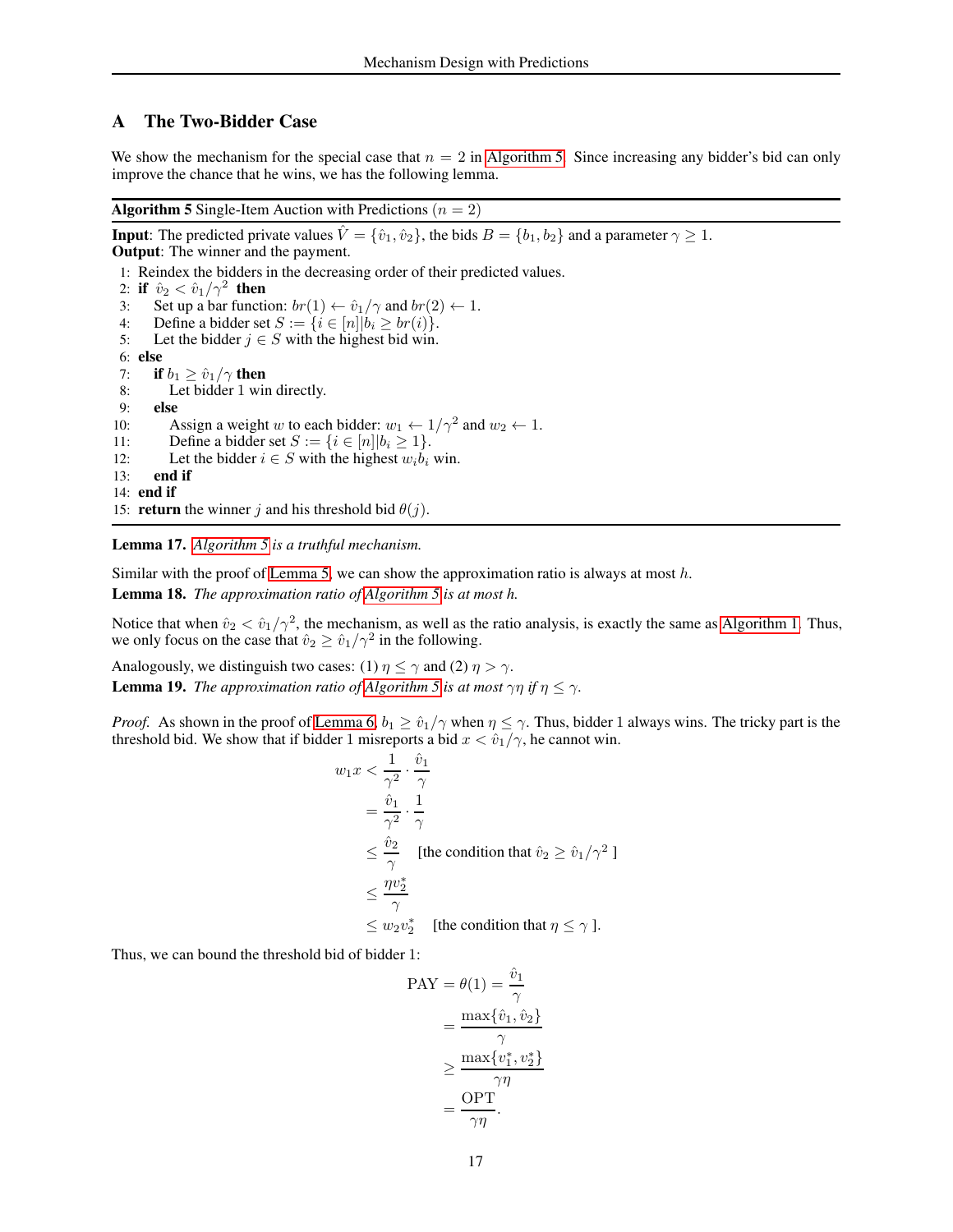$\Box$ 

<span id="page-17-0"></span>**Lemma 20.** *The approximation ratio of [Algorithm 5](#page-16-1) is at most*  $\max\{\gamma^2\eta^2, \frac{hn}{\gamma^2}\}$  *if*  $\eta > \gamma$ *.* 

*Proof.* We further distinguish two subcases according to whether  $b_1 \geq \hat{v}_1/\gamma$  or not. For the first subcase that  $b_1 \geq$  $\hat{v}_1/\gamma$ , if bidder 1 cannot win with a misreported bid  $x < \hat{v}_1/\gamma$ , the threshold bid is  $\hat{v}_1/\gamma$ , leading to an approximation ratio of  $\gamma \eta$ . Otherwise, we see that the optimal payment must be  $v_1^*$ . Thus,

$$
\theta(1) = \frac{w_2}{w_1} v_2^*
$$
  
\n
$$
= \gamma^2 v_2^*
$$
  
\n
$$
\geq \frac{\gamma^2}{\eta} \hat{v}_2
$$
  
\n
$$
\geq \frac{\gamma^2}{\eta} \cdot \frac{\hat{v}_1}{\gamma^2}
$$
 [the condition that  $\hat{v}_2 \geq \hat{v}_1/\gamma^2$ ]  
\n
$$
= \frac{\hat{v}_1}{\eta}
$$
  
\n
$$
\geq \frac{v_1^*}{\eta^2}
$$
  
\n
$$
= \frac{\text{OPT}}{\eta^2}
$$

For the second subcase that  $b_1 < \hat{v}_1/\gamma$ , if bidder 1 wins, we still have OPT =  $v_1^*$  and  $\theta(1) = w_2 v_2^*/w_1$ , implying an approximation ratio of  $\eta^2$ . Now suppose that bidder 2 wins. Clearly, the payment is  $w_1v_1^*$ . If  $\overline{OPT} = v_1^*$ , the approximation ratio is at most  $1/w_1 = \gamma^2$ . Otherwise,

$$
PAY = w_1 v_1^* = \frac{v_1^*}{\gamma^2}
$$

$$
\geq \frac{\hat{v}_1}{\gamma^2 \eta}
$$

$$
\geq \frac{\hat{v}_2}{\gamma^2 \eta}
$$

$$
\geq \frac{v_2^*}{\gamma^2 \eta^2}
$$

$$
= \frac{OPT}{\gamma^2 \eta^2}.
$$

 $\Box$ 

Combining [Lemma 17,](#page-16-2) [Lemma 18,](#page-16-3) [Lemma 19](#page-16-4) and [Lemma 20,](#page-17-0) we see that [Theorem 2](#page-2-0) holds when  $n = 2$ .